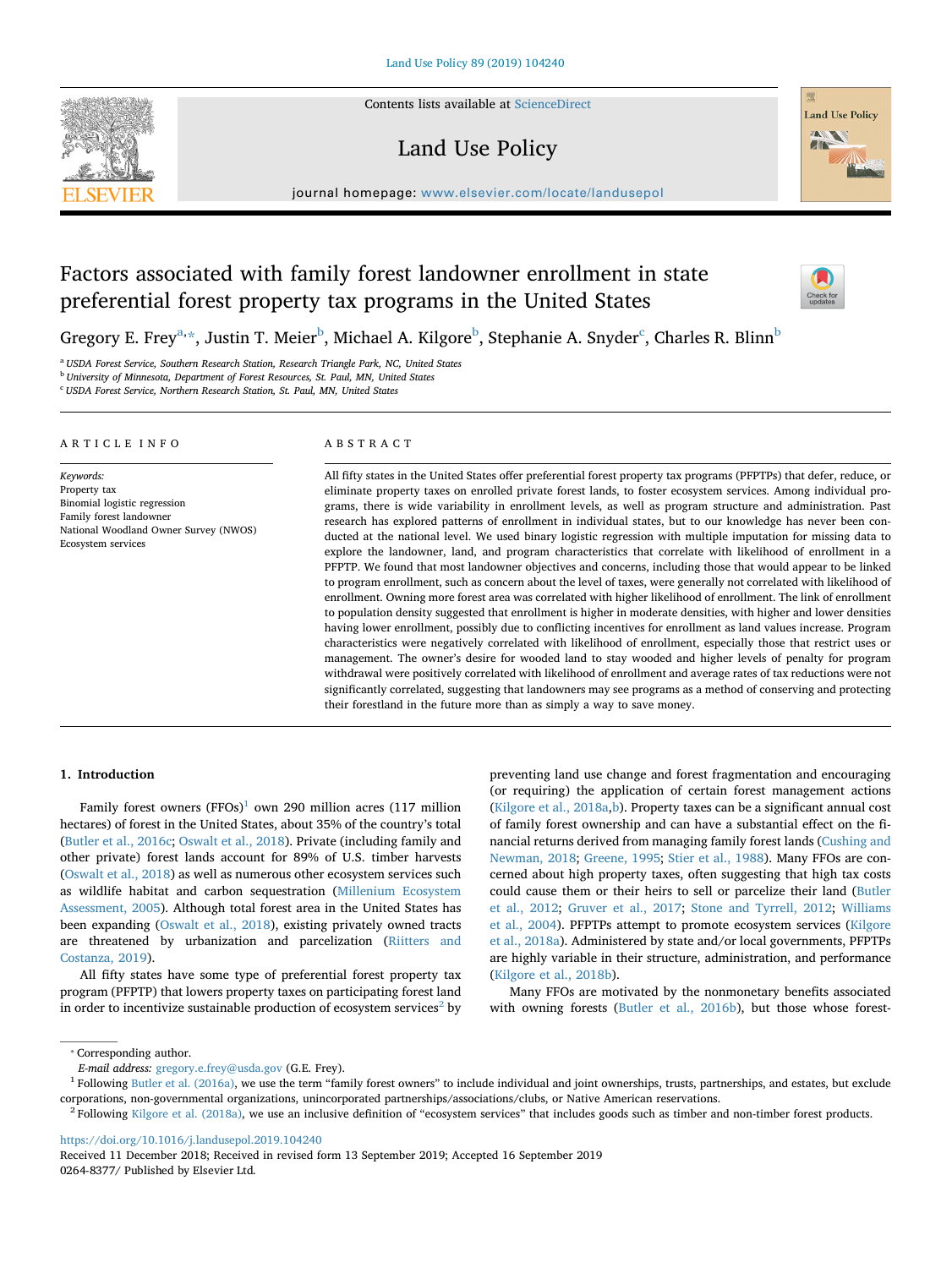derived income makes up a relatively larger share of their total income are often swayed by financial incentives available to FFOs ([Koontz,](#page-12-11) [2001\)](#page-12-11). Financial incentives have been shown to increase management activities such as tree planting ([Royer, 1987;](#page-13-4) [Royer and Moulton, 1987](#page-13-5); [Ruseva et al., 2015](#page-13-6); [Zhang and Flick, 2001\)](#page-13-7), but perhaps it is not surprising that property tax rates affect private forest land uses and management only inelastically [\(Polyakov and Zhang, 2008](#page-13-8); [Poudyal](#page-13-9) [and Hodges, 2009](#page-13-9)).

Regardless of their efficiency at changing FFO behavior, if PFPTPs are to achieve their goal of maintaining ecosystem services, they must first attract substantial enrollment by FFOs. Past research has explored factors that are correlated with higher PFPTP enrollment in individual state programs [\(Brockett and Gebhard, 1999](#page-12-12); [Dennis and Sendak, 1992](#page-12-13); [Fortney et al., 2011](#page-12-14); [Kauneckis and York, 2009;](#page-12-15) [Stevens et al., 2002](#page-13-10); [Williams et al., 2004;](#page-13-3) [Wolde et al., 2016](#page-13-11)). However, to our knowledge none have undertaken the analysis at a national level. A national-level analysis allows us to explore how state-by-state differences in PFPTP structure, administration, and incentives [\(Kilgore et al., 2018b](#page-12-4)), as well as landowner and land characteristics, may affect enrollment. Specifically, the objective of this study was to develop a national model of FFO enrollment in PFPTPs to quantify how landowner, parcel, and program characteristics are linked to participation.

#### **2. Background**

Property taxes and PFPTPs are one part of a broad and complex policy environment affecting private forests ([Amacher, 1997;](#page-12-16) [Kilgore](#page-12-17) [and Blinn, 2004;](#page-12-17) [Wagner et al., 2002\)](#page-13-12). PFPTPs are voluntary and intended to influence FFO behavior by providing a financial incentive in the form of reduced property taxes, thereby falling under the broader policy category which we will call "voluntary forest incentive programs" (VFIPs). Other types of VFIPs include income tax incentives ([Greene et al., 2004](#page-12-18)), cost-share programs ([Kilgore et al., 2007](#page-12-19)), and other direct payments [\(Kilgore et al., 2008a\)](#page-12-20). While this research focuses on PFPTPs specifically, these other VFIPs for conservation and management are similar and can inform our research.

[Table 1](#page-2-0) compares seven studies that have explored explanatory covariates of enrollment in PFPTPs alone or in combination with other VFIPs. The factors identified in [Table 1](#page-2-0) are those that appeared in multiple studies. In general, the factors that were commonly utilized can be grouped into three broad categories: landowner characteristics, land characteristics, and program characteristics. Many explanatory variables are not statistically significant consistently across studies in different regions or across different programs. Similar research on other VFIPs that do not include PFPTPs are not included in [Table 1,](#page-2-0) but inform the discussion below.

#### *2.1. Landowner characteristics*

A wide variety of landowner characteristics have been empirically shown to be correlated with FFOs' decisions to enroll in PFPTPs and other VFIPs. These include landowner demographics, objectives and concerns, and other actions and characteristics. In terms of demographics, greater likelihood of participation in VFIPs has been found to correlate with higher levels of education [\(Dennis and Sendak, 1992](#page-12-13); [Ma](#page-12-21) [et al., 2012](#page-12-21); [Song et al., 2014b;](#page-13-13) [Wolde et al., 2016](#page-13-11)), higher income, and younger age ([Fortney et al., 2011](#page-12-14)).

Landowner objectives and stated concerns for their property have been included in studies of willingness to enroll in VFIPs. FFOs have been consistently found to express a preference for amenity and aesthetic benefits over strictly economic incentives such as timber production [\(Koontz, 2001](#page-12-11); [Ryan et al., 2003\)](#page-13-14). Stewardship and a conservation ethic are also motivations for some FFOs ([Daniels et al., 2010](#page-12-22); [Erickson et al., 2002](#page-12-23); [Fortney et al., 2011](#page-12-14)). Still, ownership objectives/ reasons are largely not correlated with VFIP enrollment [\(Ma et al.,](#page-12-21) [2012\)](#page-12-21). Plans to harvest timber or objectives of managing for timber income have been inconsistently related to enrollment in VFIPs ([Brockett and Gebhard, 1999](#page-12-12); [Fortney et al., 2011](#page-12-14); [Ma et al., 2012](#page-12-21); [Song et al., 2014b](#page-13-13); [Wolde et al., 2016](#page-13-11)). Many FFOs express an intent or desire that their land remain forested in the future, and this desire may be correlated with higher enrollment ([Fortney et al., 2011](#page-12-14)). Concerns about land development and taxes have been found to have a positive association with enrollment in PFPTPs [\(Fortney et al., 2011\)](#page-12-14), although not consistently [\(Brockett and Gebhard, 1999](#page-12-12)).

Other landowner actions and characteristics are potentially linked to enrollment. One factor consistently shown to be positively correlated with VFIP enrollment is if the landowner has a written forest management plan [\(Brockett and Gebhard, 1999](#page-12-12); [Ma et al., 2012](#page-12-21); [Wolde](#page-13-11) [et al., 2016\)](#page-13-11). However, the causality of this variable is questionable, as many VFIPs, including some PFPTPs, require a forest management plan as an eligibility requirement for enrollment [\(Kilgore et al., 2018b](#page-12-4)). Landowners who do not reside near their forested land are commonly referred to as absentee landowners. Absenteeism is hypothesized to reduce forest management overall, because it is more costly and timeconsuming for the landowner to participate frequently in the management of their land. Similarly, it might be expected that absentee landowners are less likely to enroll in VFIPs because they spend less time overall thinking about or visiting their forest land. However, most past research has shown no statistically significant effect associated with absentee status on VFIP enrollment [\(Ma et al., 2012;](#page-12-21) [Song et al., 2014b](#page-13-13); [Stevens et al., 2002;](#page-13-10) [Williams et al., 2004;](#page-13-3) [Wolde et al., 2016\)](#page-13-11).

#### *2.2. Land characteristics*

Land characteristics, including individual parcel characteristics, land and ownership history, and land context are often included in empirical studies of VFIP enrollment behavior ([Kauneckis and York,](#page-12-15) [2009\)](#page-12-15). Area of forest owned is generally positively correlated with enrollment ([Dennis and Sendak, 1992;](#page-12-13) [Ma et al., 2012](#page-12-21); [Song et al.,](#page-13-13) [2014b;](#page-13-13) [Wolde et al., 2016\)](#page-13-11), possibly because larger areas generally command a larger absolute financial benefit, or that it represents a larger proportion of the landowner's total income [\(Koontz, 2001\)](#page-12-11).

Land and ownership history may be correlated with enrollment. Acquisition of land by purchase (as opposed to inherited or received as a gift) has been shown to typically be negatively correlated with enrollment in VFIPs, although the reason for this is not clear ([Fortney](#page-12-14) [et al., 2011](#page-12-14); [Stevens et al., 2002;](#page-13-10) [Wolde et al., 2016\)](#page-13-11) and some contradictory findings exist [\(Song et al., 2014b](#page-13-13)). The number of years of forestland ownership is generally positively correlated with enrollment ([Ma et al., 2012;](#page-12-21) [Song et al., 2014b;](#page-13-13) [Wolde et al., 2016](#page-13-11)), possibly because landowners have had more time to become aware of and enroll in various programs.

Land context, such as characteristics of the surrounding land, are often included as explanatory variables in VFIP enrollment models. Development pressure may affect enrollment; therefore, several measures such as population density, population growth, and distance to population centers have been tested in the past. However, the effect of development pressure on enrollment in VFIPs has been inconsistent ([Bagdon and Kilgore, 2013;](#page-12-24) [Dennis and Sendak, 1992;](#page-12-13) [Kauneckis and](#page-12-15) [York, 2009;](#page-12-15) [Udayanganie, 2012,](#page-13-15) [2013](#page-13-16)). This inconsistency in results related to development pressure may be due to conflicting incentives. For instance, higher financial benefits in the form of larger tax reductions are often derived from higher market land values, but this benefit may be offset by potentially high opportunity costs of capitalizing on development of high value lands. Proximity to other natural amenities (e.g., water features) or infrastructure (e.g., roads) may play a role in enrollment as well [\(Bagdon and Kilgore, 2013](#page-12-24)).

## *2.3. Program characteristics*

Past literature has recognized the importance of VFIP program characteristics in inducing enrollment and land-use changes by FFOs;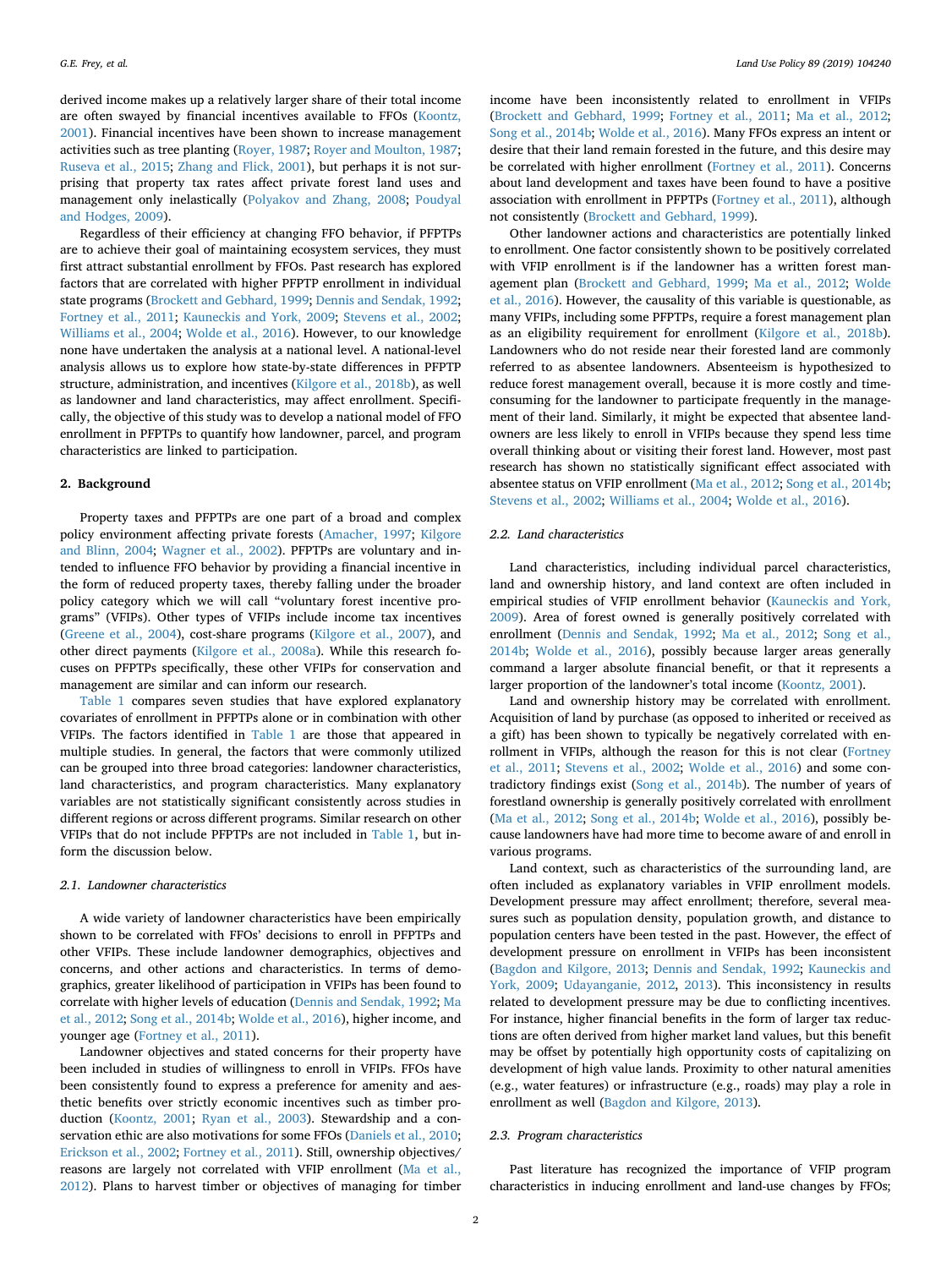#### <span id="page-2-0"></span>**Table 1**

Past research on family forest owners (FFOs) in the United States measuring correlation between enrollment in preferential forest property tax programs (PFPTPs) and explanatory factors.

|                                                     | <b>Brockett</b> and<br><b>Gebhard</b> (1999) | Dennis and<br>Sendak (1992)      | Fortney et al.<br>(2011) | Kauneckis and York<br>(2009) | Stevens et al.<br>(2002) | Williams et al.<br>(2004) | Wolde et al.<br>(2016) |
|-----------------------------------------------------|----------------------------------------------|----------------------------------|--------------------------|------------------------------|--------------------------|---------------------------|------------------------|
| Program(s) analyzed $1$                             | $\mathbf{P}$                                 | $\mathbf{P}$                     | $\, {\bf p}$             | P, C, T, E                   | P, I, C                  | $\mathbf{P}$              | P, C, T                |
| State(s) $^2$                                       | <b>TN</b>                                    | <b>VT</b>                        | WV                       | IN                           | MA                       | TN                        | VA, TX                 |
| $\mathbf n$                                         | 188                                          | 338 / 252                        | 330                      | 226                          | 209                      | 117/52                    | 229                    |
| Model <sup>3</sup>                                  | S                                            | $\mathbf{P}$                     | L                        | L                            | C                        | $\mathbf{P}$              | L                      |
| Landowner characteristics                           |                                              |                                  |                          |                              |                          |                           |                        |
| Education                                           |                                              | $\begin{array}{c} + \end{array}$ | n.s.                     | n.s.                         | n.s.                     | n.s.                      | $+$                    |
| Income                                              |                                              |                                  | $^{+}$                   |                              | n.s.                     | n.s.                      | n.s.                   |
| Age                                                 |                                              |                                  | ۰                        |                              | n.s.                     |                           |                        |
| Timber objective 4                                  | n.s.                                         |                                  | n.s.                     |                              |                          |                           | $^{+}$                 |
| Investment objective <sup>4</sup>                   | n.s.                                         |                                  |                          |                              |                          | $\overline{\phantom{a}}$  |                        |
| Wildlife objective <sup>4</sup>                     | n.s.                                         |                                  |                          |                              |                          |                           |                        |
| Intent or desire to preserve<br>forest <sup>5</sup> |                                              |                                  | $^{+}$                   |                              | n.s.                     | n.s.                      |                        |
| Development concern <sup>6</sup>                    | n.s.                                         |                                  |                          |                              |                          |                           |                        |
| Tax concern <sup>6</sup>                            | n.s.                                         |                                  | $^{+}$                   |                              |                          |                           |                        |
| Management plan <sup>7</sup>                        | $+$                                          |                                  |                          |                              |                          |                           | $+$                    |
| Absentee <sup>8</sup>                               |                                              |                                  | $^{+}$                   |                              | n.s.                     | n.s.                      | n.s.                   |
| <b>Land characteristics</b>                         |                                              |                                  |                          |                              |                          |                           |                        |
| Forested area                                       |                                              | $+$                              | n.s.                     | n.s.                         | n.s.                     |                           | $^{+}$                 |
| Purchased <sup>9</sup>                              |                                              |                                  | ÷                        |                              | -                        |                           |                        |
| Years owned                                         |                                              |                                  | n.s.                     |                              |                          |                           | $+$                    |
| Agricultural use <sup>10</sup>                      |                                              |                                  | n.s.                     | n.s.                         |                          |                           |                        |
| Population $11$                                     |                                              | n.s.                             |                          | n.s.                         |                          |                           |                        |
| Population growth                                   |                                              | $\overline{\phantom{0}}$         |                          |                              |                          |                           |                        |
| Program characteristics                             |                                              |                                  |                          |                              |                          |                           |                        |
| Tax reduction amount                                |                                              | n.s.                             |                          |                              | $^{+}$                   |                           |                        |
| Use restrictions or requirements                    |                                              |                                  |                          |                              |                          |                           |                        |

+ or – = positively or negatively correlated and statistically significant (alpha =  $0.05$ ).

n.s. = not statistically significant.

<span id="page-2-1"></span> $P =$  preferential property tax;  $C =$  cost-sharing; T = technical assistance; I = incentive payment; E = easement.

<span id="page-2-2"></span><sup>2</sup> IN = Indiana; MA = Massachusetts; TN = Tennessee; TX = Texas; VA = Virginia; VT = Vermont; WV = West Virginia.

<span id="page-2-3"></span><sup>3</sup> S = simple correlation; L = logistic regression model (logit); P = probit model; C = conjoint analysis.

<span id="page-2-4"></span><sup>4</sup> There are various formulations of the variables related to the landowner's objective for owning forestland, but generally refer to the landowner viewing this as an important objective, purpose, or motivation for owning or managing the land.

<span id="page-2-5"></span><sup>5</sup> Some studies code intent or desire to preserve forest as forest as 1 and intent to develop as 0, others code in the opposite manner. In this table, we have corrected the sign so that the result indicate the effect of intent to preserve forest (coded as 1).

<span id="page-2-6"></span><sup>6</sup> There are various formulations of the variables related to the landowner's concerns about their forestland, but generally refer to the landowner viewing this as something about which they are concerned for the future, or a threat.

<span id="page-2-7"></span>Landowner has a written management plan.

<span id="page-2-8"></span><sup>8</sup> Some studies code absentee owner as 1 and those living nearby their forestland as 0, others code in the opposite manner. In this table, we have corrected the sign so that the results indicate the effect of absenteeism (coded as 1).

<span id="page-2-9"></span><sup>9</sup> Land was purchased by the current owner, rather than inherited or received as a gift.

<span id="page-2-10"></span> $^{10}\,$  Land is used partially for agriculture (in addition to forested land use).

<span id="page-2-11"></span><sup>11</sup> As measured by population density or distance to population center.

however, a consistent understanding has been elusive. For instance, [Ma](#page-12-25) [et al. \(2014\)](#page-12-25) found no link between property tax program attributes considered important and either self-assessed (i.e., by program administrators) or actual program effectiveness. Partially, the lack of results related to VFIP program characteristics is because most previous studies have focused on a single VFIP, or compared relatively few programs.

Financial incentive levels appear to affect landowner decisions and program enrollment inelastically, that is, large changes in the financial incentives induce only small landowner changes [\(Kilgore et al., 2008a](#page-12-20), [b](#page-12-26); [Polyakov and Zhang, 2008](#page-13-8); [Poudyal and Hodges, 2009\)](#page-13-9), and financial incentives may be secondary in consideration to other program requirements and benefits [\(Bagdon and Kilgore, 2013](#page-12-24)). PFPTPs create financial incentives by reducing the property taxes owed each year. All else equal, higher regular (non-enrolled) tax rates and lower current use (enrolled) tax rates generate higher PFPTP enrollment ([Stevens et al.,](#page-13-10) [2002;](#page-13-10) [Udayanganie, 2012,](#page-13-15) [2013](#page-13-16)), and may have an effect on delaying conversion of forest land to developed uses ([Anderson et al., 2000](#page-12-27)). Taken in full context of the forest policy environment, tax reductions may not create substantial additional changes in landowner behavior ([Kilgore, 2014;](#page-12-28) [Wagner et al., 2002](#page-13-12); [Williams et al., 2004\)](#page-13-3).

Transaction costs associated with VFIP enrollment, such as requiring forest management plans may reduce enrollment ([Ma et al.,](#page-12-25) [2014\)](#page-12-25). Opportunity costs related to deed restrictions and restrictions on management autonomy negatively impact enrollment in PFPTPs [\(Butler](#page-12-7) [et al., 2012;](#page-12-7) [Fortney et al., 2011;](#page-12-14) [Kilgore et al., 2008b\)](#page-12-26). In particular, deed restrictions that limit property rights have been found to reduce enrollment significantly [\(Bagdon and Kilgore, 2013](#page-12-24); [Stevens et al.,](#page-13-10) [2002\)](#page-13-10). Additionally, a general aversion to government control and management authority may play a role in limiting program enrollment ([Daniels et al., 2010;](#page-12-22) [Fortney et al., 2011;](#page-12-14) [Mehmood and Zhang, 2005](#page-12-29)).

## **3. Methods**

## *3.1. Data*

Data for this project came from three general sources: the National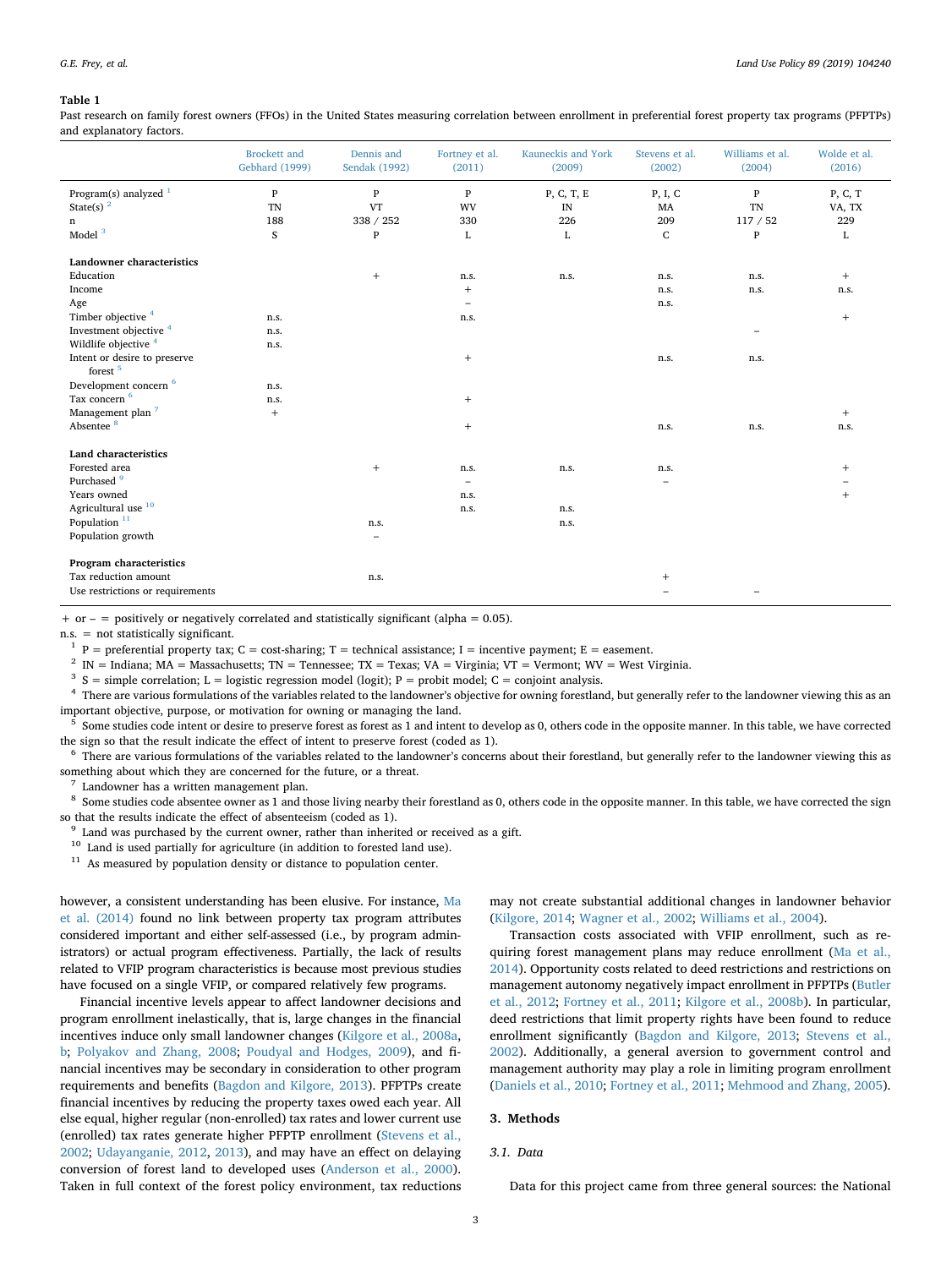Woodland Owner Survey (NWOS) version 5 provided information on individual landholdings ([Butler et al., 2016a\)](#page-12-10), geospatial data from the National Land Cover Database and U.S. Census gave the landholdings context, and a 2014 review of PFPTPs in all 50 states provided information on characteristics of PFPTPs by state ([Kilgore et al., 2018a](#page-12-3), [b](#page-12-4)). The variables used in our analysis are described in [Table 2](#page-4-0).

The NWOS, administered by the USDA Forest Service, is a nationallevel, repeated survey conducted of private forest landowners in the United States. Data contained in version 5 were collected in all states from 2011 to 2013. The NWOS includes questions regarding landowner familiarity with and enrollment in state-specific  $PFPTPs<sup>3</sup>$  and the extent of the landowner's concerns for their land, including high property taxes.<sup>[4](#page-3-1)</sup> Other relevant data collected through the NWOS include characteristics of landowners and their forest land, reasons for ownership, past and intended future land management practices and uses, and other attitudes and concerns ([Butler et al., 2016a](#page-12-10) Appendix 1). Data from corporate, non-governmental organization, unincorporated partnerships/associations/clubs, and Native American land on reservations were screened out to focus on FFOs only.

The NWOS sample frame utilizes the plots sampled by the USDA Forest Service's Forest Inventory and Analysis (FIA) program<sup>[5](#page-3-2)</sup> [\(Butler](#page-12-10) [et al., 2016a\)](#page-12-10). Based on these FIA sample plots, georeferenced land use and socio/economic characteristics of the area surrounding each NWOS respondent's plot were compiled [\(Butler et al., 2016a](#page-12-10)). Two variables indicative of the land surrounding each FIA plot were used: the proportion of the surrounding land base with a 0.6 mile (1 km) radius classified as agricultural use extracted from the 2011 National Land Cover Database [\(Homer et al., 2015](#page-12-30)), and census block population density per square mile (2.6 square km) obtained from the 2010 U.S. Census as a proxy for fair market value since greater population pressure increases land value [\(Heimlich and Anderson, 2001](#page-12-31)). We also included the square of population density because of conflicting incentives for enrollment under development pressure (described in more detail in separate section below on "Conflicting incentives for enrollment under development pressure").

State PFPTP programmatic administrative and structural characteristics that could affect enrollment were identified from [Kilgore](#page-12-3) [et al. \(2018a,](#page-12-3) [2018b\).](#page-12-4) The first programmatic variable included was the average annual tax reduction per acre (0.4 ha) for enrollees in a state.<sup>6</sup> Second was maximum number of years of back taxes that could be used to assess a penalty for early program withdrawal, which is related to the cost of withdrawal from enrollment. Third was whether the natural resource agency reviewed the landowner's enrollment application,

which could cause delays or stricter enforcement of requirements, thus restricting enrollment. Fourth were whether the program imposed restriction on commercial uses and buildings or other development on enrolled lands, which would be associated with the stringency of preservation and indicative of limitations to management autonomy (e.g., restrictions on commercial operations associated with enrolled lands). Fifth was whether the program required a forest management plan for enrollment. Sixth was PFPTP emphasis on timber production, which may not align with woodland management objectives of many FFOs. A final programmatic variable used was whether or not the program has a minimum commitment period for enrollment.

Finally, there may be a variety of potential state-specific factors that affect enrollment, such as the legal, policy, and cultural context of a state. To control for this would require adding 44 dummy variables (45 states in the filtered dataset, minus one excluded), essentially tripling the number of independent variables. Also, some of the states have only a limited number of respondents in the filtered dataset (10 or fewer). Taken together, including state-specific fixed effects would risk overfitting the model. Our approach was to compromise by including dummy variables for each of four regions in the United States: North, South, Rocky Mountain, and Pacific Coast (excluding the dummy for the North Region for regression purposes). This is appropriate under the assumption that states within a region are more similar than they are to states in other regions with respect to the legal, policy, and cultural context, and other possible factors. The regional definitions are the same as those utilized in the USDA Forest Service's Resources Planning Act (RPA) Assessment<sup>[7](#page-3-4)</sup> and [Kilgore et al. \(2017\)](#page-12-32).

#### *3.2. Data filters*

The NWOS and associated data described above contained 10,109 observations. However, the NWOS includes responses from landowners which would not provide meaningful information for our purposes. It was necessary to filter out some of the observations to obtain consistent and meaningful responses for the current analysis. First, questions in the NWOS are not parcel-specific, so there is no way of attributing a specific action (e.g., conducted a timber harvest) to a specific parcel in cases where the landowner owns multiple parcels, so we applied a single-parcel filter. Second, PFPTPs often have eligibility criteria, the most basic of which typically is a forest area requirement, so we applied forest area filter(s) by state. A total of 3,850 respondents met these two data requirements; in addition, Arizona and Delaware had no information regarding average statewide PFPTP tax reduction [\(Kilgore](#page-12-3) [et al., 2018a](#page-12-3)), so respondents from those two states were eliminated, leaving  $n = 3,751$ .

#### *3.2.1. Single-parcel filter*

Thirty percent of the NWOS respondents in the data set owned multiple parcels in the same state. Landowners owning multiple parcels in the state for which they answered the NWOS questionnaire were filtered out. Owners of multiple parcels are different than single-parcel owners in some respects [\(Kilgore et al., 2015\)](#page-12-33), so the results of our research should only be considered valid for single-parcel owners.

## *3.2.2. Forest area filter*

We filtered out records with forestland area too small or too large to be eligible in their state's PFPTP, using area eligibility criteria from [Kilgore et al. \(2017\)](#page-12-32) [\(Table A1](#page-10-0) [Appendix]). When states had multiple PFPTPs with different forest area requirements, the program with the highest enrollment in the state was used to set the data filter.

<span id="page-3-0"></span><sup>&</sup>lt;sup>3</sup> NWOS Question 19 states, "Some state and local governments have programs that defer, reduce, or eliminate property taxes for wooded land. In [STATE], there is the [PROGRAM NAME] program. "How familiar are you with this program? ANSWERS: 5 – Extremely familiar; 4 – Moderately familiar; 3 – Somewhat familiar; 2 – Slightly familiar; 1 – Not at all familiar "Is any of your wooded land in [STATE] currently enrolled in this program or a similar one? ANSWERS: 1 – Yes; 0 – No; 9 – Don't know"

<span id="page-3-1"></span><sup>&</sup>lt;sup>4</sup> NWOS Question 26 states, "Please indicate your level of concern about each of the following topics for your wooded land in [STATE]. TOPICS: Air pollution; Damage or noise from off-road vehicles; Damage from animals; Development of nearby lands; Drought or lack of water; Global climate change; High property taxes; Invasive plant species; Keeping land intact for future generations; Misuse of wooded land, such as vandalism or dumping; Trespassing or poaching; Unwanted insects or diseases; Water pollution; Wildfire; Wind or ice storms; Other. "ANSWERS: 5 – Great concern; 4 – Concern; 3 – Moderate concern; 2 – Of little concern; 1 – No concern; 8 – Not applicable"

<span id="page-3-2"></span><sup>5</sup> That is, the FIA program measures forest characteristics in sampled forest plots, and the NWOS asks questions of the owners of those plots, if determined to be privately owned.

<span id="page-3-3"></span><sup>6</sup> The average annual tax reduction per acre is calculated by subtracting the annual per acre tax liability for forest land enrolled in a PFPTP from the annual per acre tax liability in a nonpreferential tax program for such property (such as an agricultural cropland property tax program) [\(Kilgore et al., 2018a\)](#page-12-3)

<span id="page-3-4"></span> $^7$  See  $\,$  RPA  $\,$  regional  $\,$  definitions  $\,$  at  $\,$  [https://www.fs.fed.us/research/rpa/](https://www.fs.fed.us/research/rpa/regions.php)  $\,$ [regions.php.](https://www.fs.fed.us/research/rpa/regions.php) [Date accessed 7 May 2019]. See [Table 2](#page-4-0) for list of states in each region.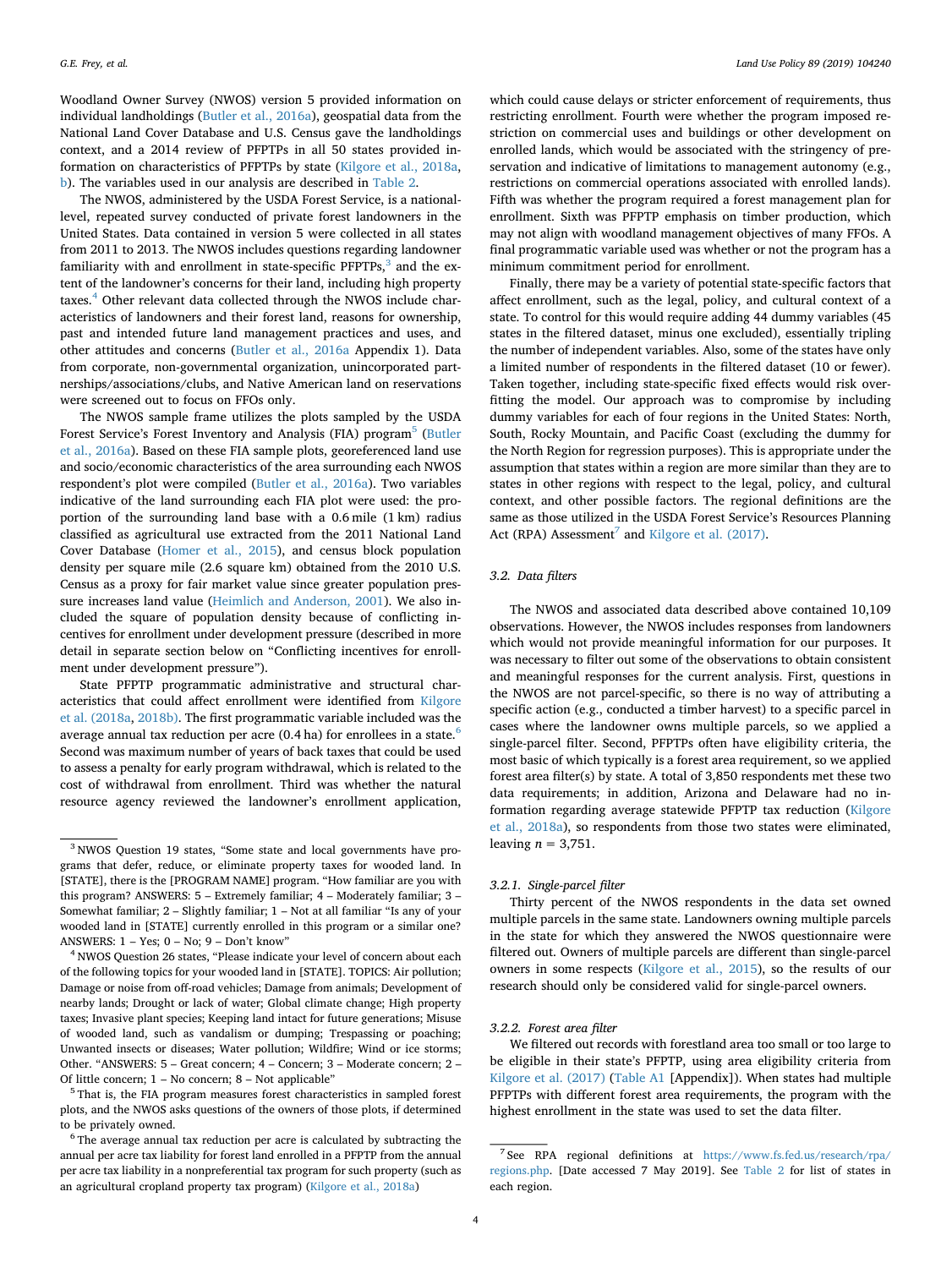<span id="page-4-0"></span>Summary of variables used in the analysis.

| Variable                                         | Description                                                                                                                                                                   | Source <sup>1</sup>      | <b>Hypothesized Effect</b> |
|--------------------------------------------------|-------------------------------------------------------------------------------------------------------------------------------------------------------------------------------|--------------------------|----------------------------|
| Dependent variable                               |                                                                                                                                                                               |                          |                            |
| Enrollment                                       | Parcel is enrolled in a PFPTP program that defers, reduces, or eliminates property taxes for wooded                                                                           | <b>NWOS</b>              | N/A                        |
|                                                  | land. Binary: $yes = 1$ , no = 0.                                                                                                                                             |                          |                            |
|                                                  |                                                                                                                                                                               |                          |                            |
| Landowner characteristics                        |                                                                                                                                                                               |                          |                            |
| Familiar                                         | Level of familiarity with the state program that defers, reduces, or eliminates property taxes for                                                                            | <b>NWOS</b>              | Positive                   |
|                                                  | wooded land. Categorical from 'Not at all familiar' = 1 to 'Extremely familiar' = 5.                                                                                          |                          |                            |
| Familiar binary                                  | Level of familiarity with the state program that defers, reduces, or eliminates property taxes for                                                                            | <b>NWOS</b>              | Positive                   |
|                                                  | wooded land. Binary: 'Not at all familiar' = 0, 'Slightly familiar' or greater = 1.                                                                                           |                          |                            |
| Education                                        | Highest degree or level of school completed of primary owner. Categorical from 'Less than high<br>school' = 1 to 'Advanced degree' = $6$ .                                    | <b>NWOS</b>              | Positive                   |
| Income                                           | Household annual income. Categorical from 'Less than $$25,000' = 1$ to '\$200,000 or more' = 5.                                                                               | <b>NWOS</b>              | Positive                   |
| Income from Woods                                | Average percentage of household annual income derived from wooded land. Continuous.                                                                                           | <b>NWOS</b>              | Positive                   |
| Age                                              | Age of primary owner in years. Continuous.                                                                                                                                    | <b>NWOS</b>              | Ambiguous                  |
| Timber Objective                                 | Importance of timber products, such as logs or pulpwood, as a reason for owning wooded land.                                                                                  | <b>NWOS</b>              | Positive                   |
|                                                  | Categorical from 'Not important' = 1 to 'Very important' = 5.                                                                                                                 |                          |                            |
| Investment Objective                             | Importance of land investment as a reason for owning wooded land. Categorical from 'Not                                                                                       | <b>NWOS</b>              | Positive                   |
|                                                  | important' = 1 to 'Very important' = 5.                                                                                                                                       |                          |                            |
| Wildlife Objective                               | Importance of protecting or improving wildlife habitat as a reason for owning wooded land.                                                                                    | <b>NWOS</b>              | Positive                   |
| Want Stay Wooded                                 | Categorical from 'Not important' = 1 to 'Very important' = 5.<br>Landowner wants his/her wooded land to stay wooded. Categorical from 'Strongly disagree' = 1 to              | <b>NWOS</b>              | Positive                   |
|                                                  | 'Strongly agree' = 5.                                                                                                                                                         |                          |                            |
| Development Concern                              | Level of concern about development of nearby lands. Categorical from 'No concern' = $1$ to 'Great                                                                             | <b>NWOS</b>              | Positive                   |
|                                                  | $concern' = 5.$                                                                                                                                                               |                          |                            |
| Tax Concern                                      | Level of concern about high property taxes. Categorical from 'No concern' = 1 to 'Great concern' = 5.                                                                         | <b>NWOS</b>              | Positive                   |
| Heirs Concern                                    | Level of concern about keeping land intact for future generations Categorical from 'No concern' $= 1$ to                                                                      | <b>NWOS</b>              | Positive                   |
|                                                  | 'Great concern' = 5.                                                                                                                                                          |                          |                            |
| Absentee                                         | Absentee landowner. Binary: Primary residence not within one mile (1.6 km) of any of the owner's                                                                              | <b>NWOS</b>              | Negative                   |
|                                                  | wooded land in the state = 1, Otherwise = $0^2$ .                                                                                                                             |                          |                            |
|                                                  |                                                                                                                                                                               |                          |                            |
| Land characteristics<br>ln(Area)                 | Natural logarithm of the total acres (1 acre = $0.4$ ha) of wooded land owned in the state. Continuous.                                                                       | <b>NWOS</b>              | Positive                   |
| Purchased                                        | Wooded land was acquired by purchasing (rather than inherited or received as gift) Binary: yes $= 1$ ,                                                                        | <b>NWOS</b>              | Positive                   |
|                                                  | $no = 0.$                                                                                                                                                                     |                          |                            |
| Years Owned                                      | Number of years landowner has owned wooded land. Continuous.                                                                                                                  | <b>NWOS</b>              | Positive                   |
| Surrounding Agriculture Land                     | Proportion of land that is agricultural crop or pasture land within a 0.6 mile (1 km) radius of                                                                               | <b>NLCD</b>              | Negative                   |
|                                                  | respondent's wooded land. Continuous.                                                                                                                                         |                          |                            |
| <b>Population Density</b>                        | Number of people per square mile (2.6 square km) within census block group. Continuous.                                                                                       | Census                   | Positive                   |
| Population Density Squared                       | Square of Population Density. Continuous.                                                                                                                                     | Census                   | Negative                   |
|                                                  |                                                                                                                                                                               |                          |                            |
| Program characteristics<br>Average Tax Reduction | Average annual statewide PFPTP tax reduction, $\frac{6}{5}$ per acre (1 acre = 0.4 ha). Continuous. State-level                                                               | Kilgore et al.           | Positive                   |
|                                                  | variable.                                                                                                                                                                     | (2017)                   |                            |
| Withdrawal Penalty Years                         | Maximum number of years a retroactive monetary penalty could be assessed for early program                                                                                    | Kilgore et al.           | Negative                   |
|                                                  | withdrawal. Continuous. State-level variable.                                                                                                                                 | (2017)                   |                            |
| <b>Application Review</b>                        | Natural resource agency reviews enrollment application. Binary: yes = $1$ , no = 0. State-level variable.                                                                     | Kilgore et al.           | Negative                   |
|                                                  |                                                                                                                                                                               | (2017)                   |                            |
| Commercial Use Restricted                        | Restrictions of some commercial use (e.g., ag, mining, or commercial development) on enrolled                                                                                 | Kilgore et al.           | Negative                   |
|                                                  | property. Binary: $yes = 1$ , $no = 0$ . State-level variable.                                                                                                                | (2017)                   |                            |
| <b>Building Restricted</b>                       | Restrictions on residence/ buildings on enrolled property. Binary: $yes = 1$ , no = 0. State-level                                                                            | Kilgore et al.           | Negative                   |
|                                                  | variable.                                                                                                                                                                     | (2017)                   |                            |
| Management Plan Required                         | Forest management plan required for enrollment. Binary: $yes = 1$ , no = 0. State-level variable.                                                                             | Kilgore et al.<br>(2017) | Negative                   |
| Program Timber Emphasis                          | Emphasized justification for program existence, as described in state law, is timber production. Binary:                                                                      | Kilgore et al.           | Negative                   |
|                                                  | $yes = 1$ , no = 0. State-level variable.                                                                                                                                     | (2017)                   |                            |
| Minimum Commitment Period                        | Program imposes a minimum commitment period. Binary: $yes = 1$ , $no = 0$ . State-level variable.                                                                             | Kilgore et al.           | Negative                   |
|                                                  |                                                                                                                                                                               | (2017)                   |                            |
|                                                  |                                                                                                                                                                               |                          |                            |
| Region <sup>3</sup>                              |                                                                                                                                                                               |                          |                            |
| South Region                                     | States of: Alabama, Arkansas, Florida, Georgia, Kentucky, Louisiana, Mississippi, North Carolina,                                                                             |                          | Ambiguous                  |
| Rocky Mountain Region                            | Oklahoma, South Carolina, Tennessee, Texas, Virginia<br>States of: Arizona <sup>4</sup> , Colorado, Idaho, Kansas, Montana, Nebraska, Nevada <sup>4</sup> , New Mexico, North |                          | Ambiguous                  |
|                                                  | Dakota, South Dakota, Utah, Wyoming                                                                                                                                           |                          |                            |
| Pacific Coast Region                             | States of: Alaska <sup>4</sup> , California, Hawaii <sup>4</sup> , Oregon, Washington                                                                                         |                          | Ambiguous                  |

<span id="page-4-1"></span> $1$  NWOS = National Woodland Owner Survey version 5 (2011–2013) (see: [Butler et al., 2016a\)](#page-12-10); NLCD = 2011 National Land Cover Database (see: [Homer et al.,](#page-12-30) [2015;](#page-12-30) [Xian et al., 2011\)](#page-13-17); Census = 2010 U.S. Census.

<span id="page-4-2"></span> $2$  Note that we reverse the NWOS structure here, for which presence of the home is coded as yes  $= 1$ , because we chose to use absence, rather than presence, of the home as the indicator, consistent with past literature that discusses absenteeism.

<span id="page-4-3"></span><sup>3</sup> North Region omitted for estimation purposes. States of: Connecticut, Delaware, Illinois, Indiana, Iowa, Maine, Maryland, Massachusetts, Michigan, Minnesota, Missouri, New Hampshire, New Jersey, New York, Ohio, Pennsylvania, Rhode Island, Vermont, West Virginia, Wisconsin.

<span id="page-4-4"></span><sup>4</sup> The following states either had no respondents in the filtered sample, or had insufficient information about the state property tax program to include in the regression: Alaska, Arizona, Delaware, Hawaii, Nevada.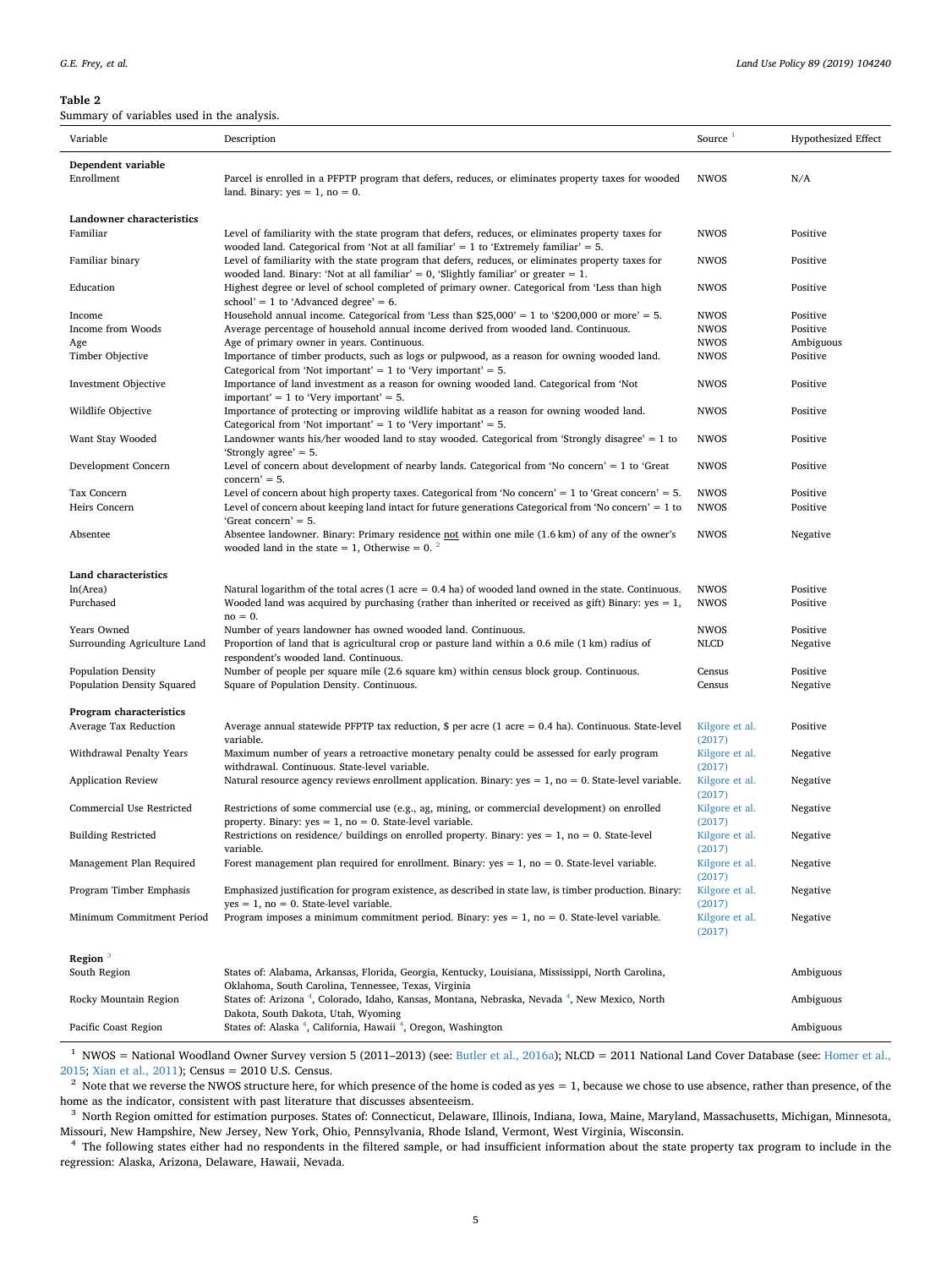## *3.3. Multiple imputation for missing values*

As is common in surveys, some NWOS respondents did not respond to one or more questions, leaving missing data for some variables. Of the 3,751 respondents after data filtering, 1,838 (49%) were missing data for one or more variables used in our analysis. Standard regression procedures would simply delete those respondents from the sample. To avoid potential bias due to differences in respondents who answer all questions and those who do not, we used a multiple imputation procedure to fill missing values with statistically-unbiased values [\(Rubin,](#page-13-18) [1987,](#page-13-18) [1996\)](#page-13-19). Such procedures have been used successfully in the past with NWOS data (e.g., [Song et al., 2014a\)](#page-13-20). By imputing multiple random values from a distribution for each missing value, this approach imitates the uncertainty inherent in the unobserved information.

Because the missing data involved numerous variables and was nonmonotonic in nature, we utilized a multivariate normal Markov-Chain Monte Carlo data augmentation approach ([Li, 1988;](#page-12-34) [Schafer and Olsen,](#page-13-21) [1998\)](#page-13-21). Five imputed values were generated for each of the missing observations. These imputations were then combined for the final logistic regression, adjusting coefficients and standard errors based on the variability between the imputations, using rules described in [Rubin](#page-13-18) [\(1987, p. 77\).](#page-13-18) A robustness check was performed by estimating the logistic regression models described below without multiple imputation and discarding respondents with missing data.

#### *3.4. Endogeneity of variables*

One of the variables considered to be a potentially important predictor of enrollment in PFPTPs was level of familiarity with the program. Understanding the effect of level of familiarity on enrollment could have policy implications, as it might indicate whether outreach/ educational programs could be effective at drawing more enrollment. However, this variable likely is endogenous. That is, landowners are more likely to enroll when they are familiar with a program, and are more likely to be familiar with a program if they enroll. This would be a case of simultaneity, with each variable (familiarity and enrollment) affecting the other. This endogeneity of the level of familiarity with the program could cause biased results [\(Wooldridge, 2006\)](#page-13-22), invalidating its use to understand cause-and-effect with enrollment.

The standard method to deal with endogenous variables in crosssectional data is to utilize an instrumental variable that is correlated with the endogenous explanatory variable, but not otherwise related to the dependent variable ([Wooldridge, 2006\)](#page-13-22). After reviewing various potential variables in the NWOS and other sources, none were found to serve as instruments. That is, all variables that could be correlated with level of familiarity were also thought potentially to be correlated with enrollment through other pathways.

Simply omitting the potentially endogenous variable could cause bias as well. To the extent that other explanatory variables are correlated with the omitted variable, and thus potentially correlated with the error term, those other explanatory variables would be biased (omitted variable bias). It is therefore necessary to control for the endogenous term in the equation, even if the coefficient for that single variable is biased (in order to avoid bias on other coefficients). [Williams et al.](#page-13-3) [\(2004\)](#page-13-3) describes how creating a model of enrollment and ignoring the effect of familiarity with the program can confound the enrollment decision with the revelation of information to the individual.

We used two alternative approaches to deal with this endogenous variable. The first is simply to include all five levels of familiarity with the PFPTP, but not ascribe any particular meaning to the (potentially biased) coefficient of that variable. The reason for including the variable in this case is simply to control for its effects on other variables. The purpose of this model is to understand how the other variables are related to the likelihood to enroll, while holding familiarity with the program constant.

0/1 binary explanatory variable with 'not at all familiar' coded as 0 and anything greater (at least 'slightly familiar') as 1. This is done under the assumption that the initial step in gaining familiarity (from 'not at all familiar' to 'slightly familiar') represents an exogenous shock, rather than endogenous. This assumption would hold true if the first step in familiarity from not at all to slightly familiar represents simply knowing that such a program exists, which is caused by randomly becoming aware of the program from some external source without seeking out the information. However, this would not be true if the likelihood of hearing about the program is not random, but somehow caused by other unmeasured factors related to likelihood of enrollment. One potential example would be if unlikely enrollers and likely enrollers tend to receive information from different sources, which have different probabilities of informing the landowner about the program. Additionally, a weakness of this model is that it could be partially susceptible to the omitted variable bias because not all the levels of familiarity are included in the model.

Because virtually no landowners stated that they were enrolled in the program and also had no familiarity with the program, this approach is consistent with treating it like a program eligibility requirement, rather than as an explanatory variable. This is essentially saying that in order to enroll in a PFPTP, you have to at least know it exists first (at least 'slightly familiar').This is consistent with approaches such as [Williams et al. \(2004\)](#page-13-3), which first filter out respondents based on whether or not they are at least slightly familiar with the program, before employing the enrollment model.

To be clear, we believe that the first model (with the full familiarity variable) will be more likely to have unbiased estimates for the remaining (exogenous) explanatory variables, whereas the second model will be more likely to have an unbiased (or less biased) estimate for the familiarity (endogenous) explanatory variable.

Other independent variables in our model are potentially endogenous, as well. Most notably, one could imagine a scenario in which enrollment in a program, over time, affects a respondent's objectives and concerns for the property. If this were true, these objectives and concerns for the property would be more strongly correlated with enrollment than their true causative effect.

## *3.5. Conflicting incentives for enrollment under development pressure*

By their nature, PFPTPs only are available to benefit landowners as long as their land remains forested. In most cases, since the property tax on non-enrolled land is related to its highest and best use fair market value, and the tax on enrolled land is related to its value as forest land, the largest tax reductions are given to those lands where development pressure, and thus fair market land values, are the highest. On the other hand, many PFPTPs impose penalties for withdrawal from the program (e.g., to convert the land to developed uses) ([Kilgore et al., 2018b](#page-12-4)). Often, these penalties are correlated with the cumulative tax savings provided to the landowner while enrolled [\(Kilgore et al., 2018b\)](#page-12-4). If development of the land is foreseen (or kept as an option) in the relatively near future, the present value of potential future costs of withdrawal could be high relative to the benefits of enrollment. However, if withdrawal is seen in the more distant future, the present value of those future costs would be relatively small.

This creates conflicting incentives for forestland where development is a real potential possibility in the near future – those landowners have the most tax reduction to gain, but also the highest present value of the costs of withdrawal. We hypothesize these conflicting incentives could cause a non-linear response in enrollment to development pressure. Enrollment may be low for land where there are few alternative highervalue land uses to forestry and therefore receive a modest tax reduction, thereby providing little incentive to enroll. Enrollment may also be low for forest land where development pressure is high and landowners anticipate capitalizing on high land prices in the near future. Enrollment may be highest on forest lands somewhere in the middle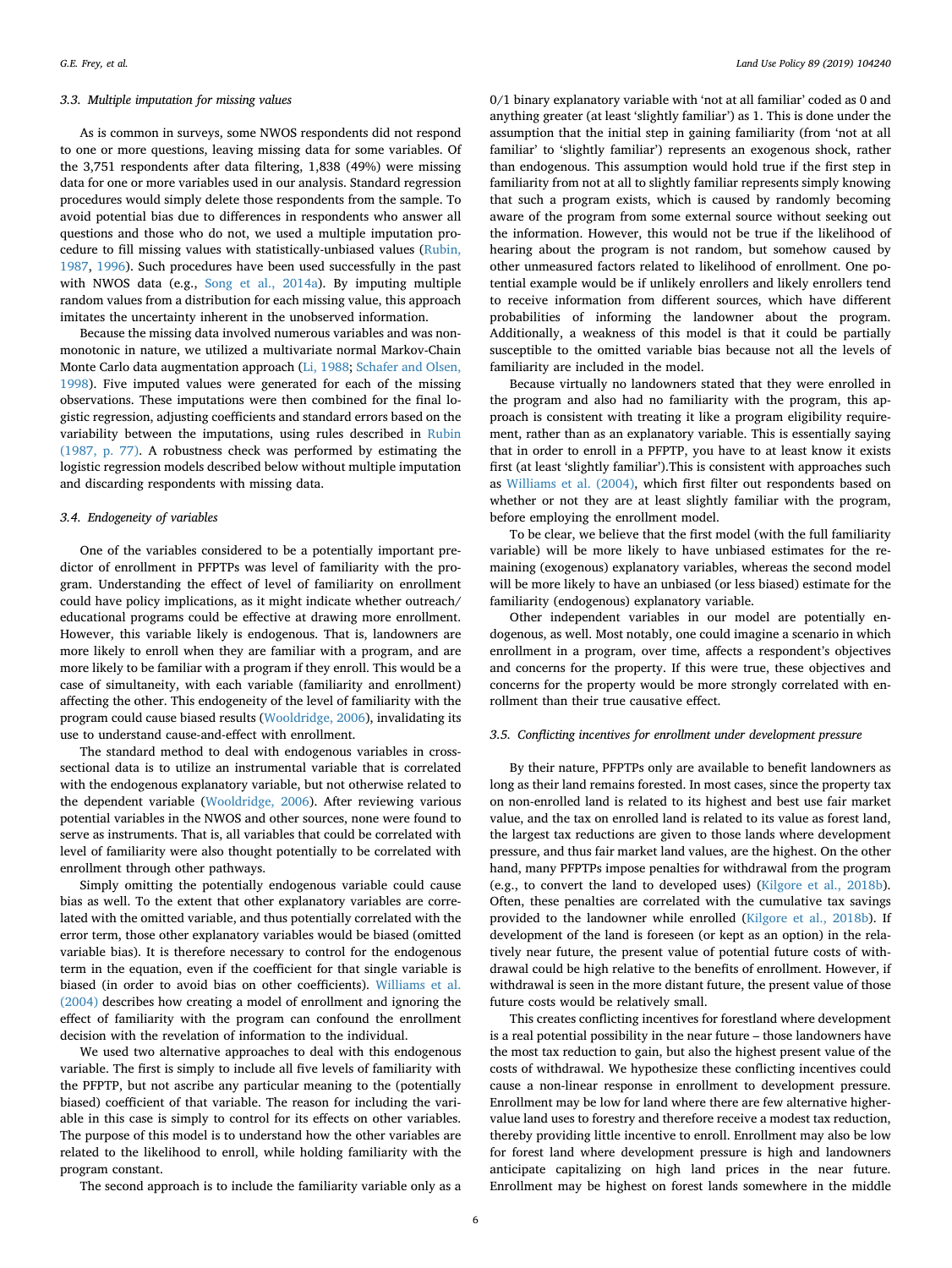where the tax reduction is moderate, but development is not anticipated in the near future. For this reason, we constructed the regression model using both population data and its square term to accommodate a non-linear response. We anticipate that the coefficient on population density will be positive, but the coefficient on population density squared will be negative.

#### *3.6. Logistic regression analysis*

Binomial logistic regression using maximum likelihood estimation (MLE) procedures in SAS 9.4 was used to identify statistically significant factors that are associated with a landowner's decision to participate in a PFPTP. Significance was identified at  $\alpha = 0.1, 0.05,$  and 0.01 levels. Binomial logistic regression assigns probabilities to each of the two possible outcomes. For a binary response variable *Y* and a vector of explanatory variables *X*, these probabilities are ([Cox and Snell,](#page-12-35) [1989;](#page-12-35) [Mehmood and Zhang, 2005\)](#page-12-29):

$$
prob(Y_i = 1 | X_i) = \theta_i = \frac{e^{X_i B}}{1 + e^{X_i B}}
$$
\n(1)

$$
prob(Y_i = 0 | X_i) = 1 - \theta_i = 1 - \frac{e^{X_i B}}{1 + e^{X_i B}} = \frac{1}{1 + e^{X_i B}}
$$
(2)

where  $\theta_i$  represents the probability of a landowner, *i*, from the set of eligible landowners, having participated in a PFPTP given the values of the explanatory variables *Xi*; *B* is a vector of regression coefficients, and *e* is the exponential function.

Logistic regression utilizes maximum likelihood estimation. The coefficient estimates in a logistic regression do not carry the implication of per unit impact typically ascribed in ordinary least squares regression. The odds ratio, however, is constant across values of the explanatory variables, and allows for comparison between variables. The odds ratio, *ORj*, is the relative change in the relative probability of success to failure (the "odds") for a one unit change in one of the explanatory variables,  $x_i$ , holding other variables constant ([Peng et al., 2002](#page-13-23)):

$$
Odds = \frac{\theta}{1 - \theta} = e^{XB} \tag{3}
$$

$$
OR_j = \frac{Odds(x_j = x_{ij})}{Odds(x_j = (x_{ij} - 1))} = e^{\beta_j}
$$
\n(4)

## **4. Results**

[Tables 3–5](#page-7-0) report results indicating statistical significance alternately at the 0.1, 0.05, and 0.01 alpha-levels. In these results and discussion, however, we generally consider statistical significance to be evaluated at the 0.05 alpha-level.

## *4.1. Data, data filters, and level of familiarity with PFPTP*

After filtering the data for ownership of a single parcel and eligibility for the PFPTP based on size of the landholding, 1,752 (46%) of 3,850 respondents were at least slightly familiar with the PFPTP in their state, and 1,088 (28%) were enrolled in the PFPTP in their state. Of those who were at least slightly familiar, 62% were enrolled.

[Table 3](#page-7-0) presents mean values of the respondent-level (i.e., not statelevel) explanatory variables for PFPTP enrollment comparing landowners who were at least 'slightly familiar' with 'not at all familiar', and comparing those enrolled with not enrolled. There were statistical differences in the mean values of those familiar/not familiar for variables within the landowner and land characteristic variable categories. This finding demonstrates correlation between level of familiarity and several other variables and, thus, the importance of including the level of familiarity variable in the logistic regression model in order to avoid omitted variable bias with the coefficients of the other explanatory

variables. The results for enrollees versus non-enrollees demonstrates the need for regression to understand the effects of individual variables on enrollment.

Landowners who were at least slightly familiar with their PFPTP on average had higher education and income levels, were younger, were more concerned about taxes and development of the surrounding land, and ranked timber production higher as a woodland management objective than owners who were not at all familiar. Owners who were familiar, on average, more strongly agreed that they want their wooded land to stay wooded. Similarly, enrollees on average had higher levels of education and income; concern about development and taxes; and objectives of timber, wildlife, and their wooded land staying wooded than non-enrollees.

Characteristics of the land differed significantly between owners who were familiar and not familiar. Familiar landowners, on average, had larger forest area, were more likely to have purchased the land, had owned the land longer, and had less agricultural land around their forest land. Enrollees on average had larger land area, less agricultural land nearby, and were located near higher population densities than non-enrollees.

Pearson's correlation coefficients were calculated for the explanatory variables of the logistic regression to check for potential issues arising from multicollinearity. With a few exceptions, none of the absolute values of the correlation coefficients were greater than 0.5. The exceptions were age with years owned (0.54), years of penalty for withdrawal with agency review of application (0.56), and population density with population density squared (0.88).

## *4.2. Logistic regression analysis*

The first regression analysis ([Table 4\)](#page-7-1) was conducted using all five levels of PFPTP familiarity as one of the explanatory variables. As noted earlier, causal meaning cannot be ascribed to the familiarity coefficient, but its inclusion eliminates a potential source of (omitted variable) bias for the coefficients of the other variables.

From a general standpoint, we note that relatively few of the landowner-related variables had statistically significant effects, whereas several of the land- and program-related variables did. Utilizing a 0.05 alpha-level, desire for wooded land to stay wooded was the only landowner characteristic that was statistically significant, being related to higher likelihood of enrollment. However, we remind the reader that there is a possibility of endogeneity with this variable as well, so this correlation should not be interpreted as causation. Level of landowner education, income, age, concern about taxes or development, and various landholding objectives were not statistically significant at the 0.05 alpha-level. Because endogeneity would have the effect of making the correlation stronger, this lack of statistical significance would stand even if those variables were endogenous.

Forested area, number of years owned, and population density and its square term were correlated with likelihood of enrollment. Landholding size (natural logarithm of wooded acres  $[1 \text{ acre} = 0.4 \text{ ha}]\$ ) was positively related to likelihood of enrollment. Years of ownership was negatively correlated to likelihood of enrollment, with an additional year of ownership decreasing the relative odds of enrollment by over 1%. Population density was positively correlated with likelihood of enrollment while the square term was negatively correlated. Having purchased the land (versus inheriting or receiving as a gift), and proportion of surrounding land that is agricultural, were not linked to likelihood of enrollment.

Several PFPTP characteristics examined in our analysis were found to be associated with likelihood of enrollment. However, the variable related to the average financial benefit (statewide average annual PFPTP tax reduction) was not among them. Restrictions on commercial use of the land and the existence of a minimum commitment period were also not correlated with likelihood of enrollment. By contrast, other program characteristics had significant effects. Review of the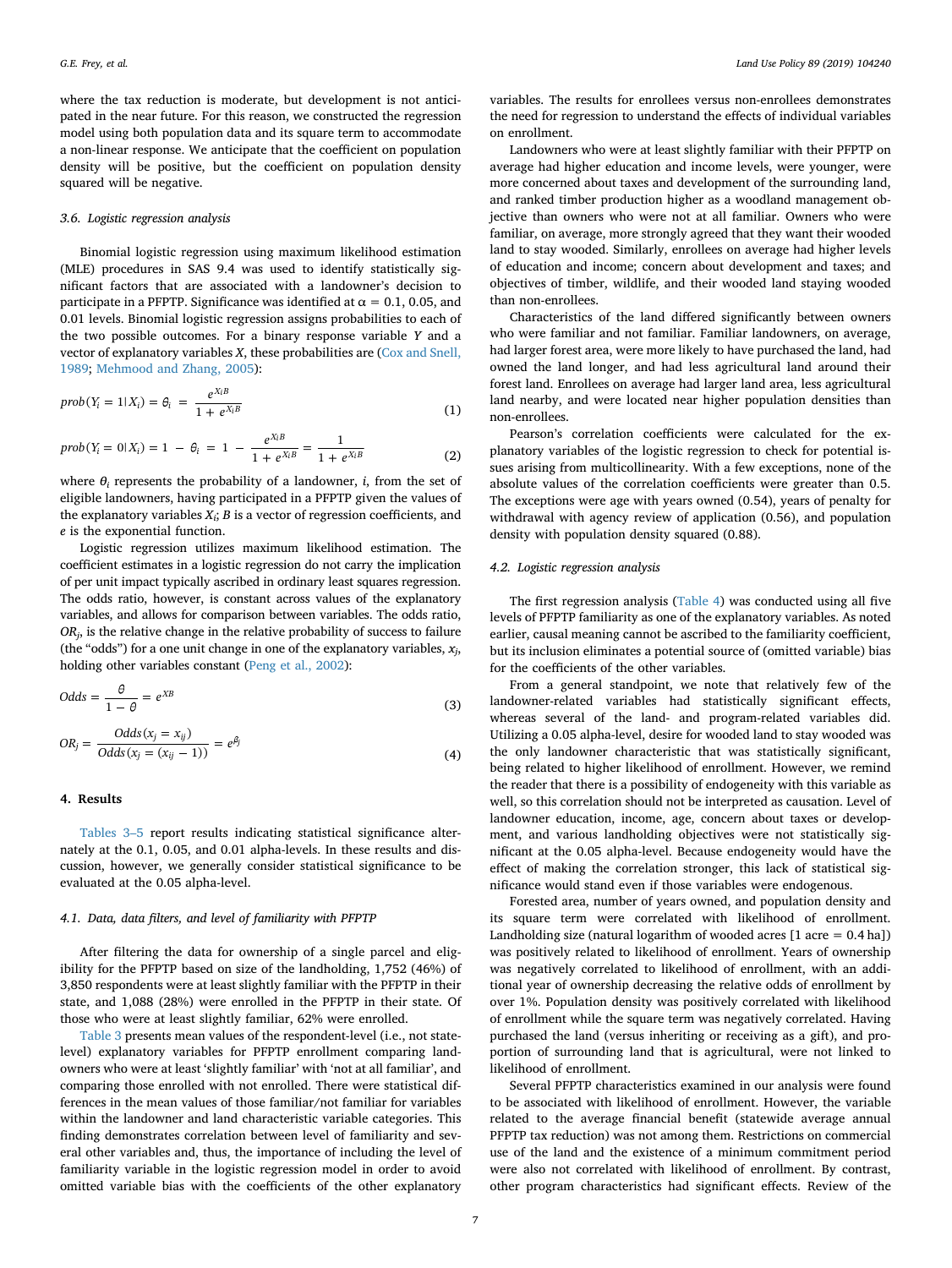#### <span id="page-7-0"></span>**Table 3**

T-test for statistical differences of mean values of variables hypothesized to be predictors of preferential forest property tax program (PFPTP) enrollment for landowners who were at least 'slightly familiar' versus 'not at all familiar'; and for those enrolled versus not enrolled. Respondents have been screened to remove those with multiple parcels and those who do not meet minimum PFPTP forest area requirements in their state. *n* = 3,850.

| Category/Variable            | At Least Slightly Familiar | Not At All Familiar | Pr >  t     | Enrolled | Not Enrolled | Pr >  t     |
|------------------------------|----------------------------|---------------------|-------------|----------|--------------|-------------|
| Landowner characteristics    |                            |                     |             |          |              |             |
| Education                    | 4.09                       | 3.58                | $< .001***$ | 4.23     | 3.65         | $< .001***$ |
| Income                       | 3.01                       | 2.83                | $< .001***$ | 3.07     | 2.85         | $< .001***$ |
| Income from Woods            | 3.28                       | 2.64                | $.092*$     | 3.39     | 2.75         | .136        |
| Age                          | 63.2                       | 64.2                | $.019**$    | 63.7     | 63.8         | .866        |
| Timber Objective             | 3.13                       | 2.65                | $< .001***$ | 3.25     | 2.72         | $< .001***$ |
| <b>Investment Objective</b>  | 3.32                       | 3.36                | .362        | 3.33     | 3.34         | .848        |
| Wildlife Objective           | 4.19                       | 4.18                | .609        | 4.25     | 4.16         | $.016**$    |
| Stay wooded                  | 4.52                       | 4.43                | $< .001***$ | 4.58     | 4.43         | $< .001***$ |
| Development Concern          | 3.27                       | 3.10                | $< .001***$ | 3.29     | 3.13         | $.002***$   |
| Tax Concern                  | 4.24                       | 4.15                | $.009***$   | 4.26     | 4.16         | $.021**$    |
| Absentee                     | 0.39                       | 0.42                | $.055*$     | 0.41     | 0.41         | .923        |
| Land characteristics         |                            |                     |             |          |              |             |
| ln(Area)                     | 4.52                       | 4.16                | $< .001***$ | 4.68     | 4.18         | $< .001***$ |
| Purchased                    | 0.75                       | 0.72                | $.025**$    | 0.73     | 0.73         | .830        |
| Years Owned                  | 26.0                       | 24.7                | $.026**$    | 25.8     | 25.1         | .270        |
| Surrounding Agriculture Land | 0.17                       | 0.23                | $<.001***$  | 0.15     | 0.22         | $< .001***$ |
| <b>Population Density</b>    | 74.5                       | 66.6                | $.086*$     | 86.2     | 63.9         | $< .001***$ |

\*, \*\*, \*\*\* represent statistically different mean values at the 0.1, 0.05, and 0.01 alpha-levels, respectively.

## <span id="page-7-1"></span>**Table 4**

Logistic regression model, including the full variable for familiarity with state property tax program. The dependent variable is enrollment in the state property tax program.  $n = 3,751$ .

#### <span id="page-7-2"></span>**Table 5**

Logistic regression model, including the binary variable for familiarity with state property tax program (1 = at least 'slightly familiar';  $0 =$  'not at all familiar'). The dependent variable is enrollment in the state property tax program.  $n = 3,751$ .

|                              | Coefficient              | Odds<br>Ratio | t        | p-value |
|------------------------------|--------------------------|---------------|----------|---------|
| Landowner characteristics    |                          |               |          |         |
| Familiar                     | $1.761***$               | 5.819         | 29.058   | 0.000   |
| Education                    | 0.021                    | 1.021         | 0.428    | 0.669   |
| Income                       | $-0.044$                 | 0.957         | $-0.604$ | 0.546   |
| Income from Woods            | $-0.010$                 | 0.990         | $-1.510$ | 0.133   |
| Age                          | $0.015*$                 | 1.015         | 1.917    | 0.059   |
| Timber Objective             | 0.060                    | 1.062         | 0.982    | 0.329   |
| <b>Investment Objective</b>  | $-0.034$                 | 0.966         | $-0.592$ | 0.554   |
| Wildlife Objective           | $-0.081$                 | 0.922         | $-1.065$ | 0.287   |
| Want Stay Wooded             | $0.198**$                | 1.219         | 2.000    | 0.046   |
| Development Concern          | $-0.023$                 | 0.977         | $-0.409$ | 0.683   |
| Tax Concern                  | $-0.039$                 | 0.962         | $-0.575$ | 0.565   |
| Heirs Concern                | 0.055                    | 1.056         | 0.762    | 0.446   |
| Absentee                     | 0.169                    | 1.184         | 1.175    | 0.240   |
| <b>Land characteristics</b>  |                          |               |          |         |
| ln(Area)                     | $0.158***$               | 1.172         | 2.794    | 0.005   |
| Purchased                    | $-0.104$                 | 0.901         | $-0.644$ | 0.520   |
| Years Owned                  | $-0.015**$               | 0.985         | $-2.589$ | 0.011   |
| Surrounding Agriculture Land | $-0.420$                 | 0.657         | $-1.118$ | 0.264   |
| Population Density           | $0.006***$               | 1.006         | 5.222    | 0.000   |
| Population Density Squared   | $-3.2 \times 10^{-6***}$ | 1.000         | $-3.280$ | 0.001   |
| Program characteristics      |                          |               |          |         |
| Average Tax Reduction        | $-0.001$                 | 0.999         | $-0.177$ | 0.860   |
| Withdrawal Penalty Years     | $0.024***$               | 1.024         | 3.034    | 0.002   |
| <b>Application Review</b>    | $-1.025***$              | 0.359         | $-4.905$ | 0.000   |
| Commercial Use Restricted    | $-0.201$                 | 0.818         | $-1.100$ | 0.272   |
| <b>Building Restricted</b>   | $-0.307**$               | 0.736         | $-2.041$ | 0.041   |
| Management Plan Required     | $-0.369**$               | 0.692         | $-2.180$ | 0.029   |
| Program Timber Emphasis      | $-0.705***$              | 0.494         | $-4.449$ | 0.000   |
| Minimum Commitment<br>Period | $-0.070$                 | 0.933         | $-0.356$ | 0.722   |
| Region                       |                          |               |          |         |
| South Region                 | $-0.383$                 | 0.682         | $-1.578$ | 0.115   |
| Rocky Mountain Region        | $-1.168***$              | 0.311         | $-2.635$ | 0.008   |
| Pacific Coast Region         | 0.003                    | 1.003         | 0.008    | 0.993   |
| Constant                     | $-6.613***$              | 0.001         | $-8.546$ | 0.000   |
| F-statistic                  | 30.98***                 |               |          | 0.000   |

\*, \*\*, \*\*\* represent statistical significance at the 0.1, 0.05, and 0.01 alphalevels, respectively.

|                                  | Coefficient   | Odds Ratio | t         | p-value |
|----------------------------------|---------------|------------|-----------|---------|
| <b>Landowner characteristics</b> |               |            |           |         |
| Familiar Binary                  | 6.014***      | 409.186    | 15.430    | 0.000   |
| Education                        | 0.059         | 1.061      | 1.460     | 0.146   |
| Income                           | 0.048         | 1.049      | 0.736     | 0.464   |
| Income from Woods                | $-0.005$      | 0.995      | $-0.773$  | 0.443   |
| Age                              | 0.008         | 1.008      | 1.222     | 0.229   |
| Timber Objective                 | $0.155***$    | 1.167      | 3.237     | 0.001   |
| <b>Investment Objective</b>      | $-0.003$      | 0.997      | $-0.071$  | 0.943   |
| Wildlife Objective               | 0.054         | 1.055      | 0.842     | 0.400   |
| Want Stay Wooded                 | $0.325***$    | 1.384      | 3.850     | 0.000   |
| Development Concern              | $-0.026$      | 0.974      | $-0.552$  | 0.581   |
| Tax Concern                      | $-0.017$      | 0.983      | $-0.292$  | 0.771   |
| Heirs Concern                    | 0.069         | 1.071      | 1.163     | 0.245   |
| Absentee                         | 0.129         | 1.138      | 1.080     | 0.280   |
|                                  |               |            |           |         |
| <b>Land characteristics</b>      |               |            |           |         |
| ln(Area)                         | $0.221***$    | 1.248      | 4.496     | 0.000   |
| Purchased                        | $-0.105$      | 0.900      | $-0.773$  | 0.440   |
| Years Owned                      | $-0.009*$     | 0.991      | $-1.911$  | 0.059   |
| Surrounding Agriculture Land     | $-0.192$      | 0.825      | $-0.628$  | 0.530   |
| Population Density               | $0.005***$    | 1.005      | 5.061     | 0.000   |
| Population Density Squared       | $-2.10E-06**$ | 1.000      | $-2.318$  | 0.020   |
| Program characteristics          |               |            |           |         |
| Average Tax Reduction            | 0.002         | 1.002      | 0.379     | 0.705   |
| Withdrawal Penalty Years         | $0.031***$    | 1.032      | 4.899     | 0.000   |
| <b>Application Review</b>        | $-0.890***$   | 0.411      | $-5.289$  | 0.000   |
| Commercial Use Restricted        | $-0.328**$    | 0.720      | $-2.168$  | 0.030   |
| <b>Building Restricted</b>       | $-0.181$      | 0.834      | $-1.454$  | 0.146   |
| Management Plan Required         | $-0.437***$   | 0.646      | $-3.181$  | 0.001   |
| Program Timber Emphasis          | $-0.666***$   | 0.514      | $-5.069$  | 0.000   |
| Minimum Commitment Period        | $-0.066$      | 0.936      | $-0.420$  | 0.674   |
| Region                           |               |            |           |         |
| South Region                     | $-0.708***$   | 0.493      | $-3.508$  | 0.000   |
| Rocky Mountain Region            | $-1.574***$   | 0.207      | $-4.022$  | 0.000   |
| Pacific Coast Region             | $-0.430$      | 0.651      | $-1.412$  | 0.158   |
| Constant                         | $-8.563***$   | 0.000      | $-11.040$ | 0.000   |
| F-statistic                      | 13.95***      |            |           | 0.000   |
|                                  |               |            |           |         |

\*, \*\*, \*\*\* represent statistical significance at the 0.1, 0.05, and 0.01 alphalevels, respectively.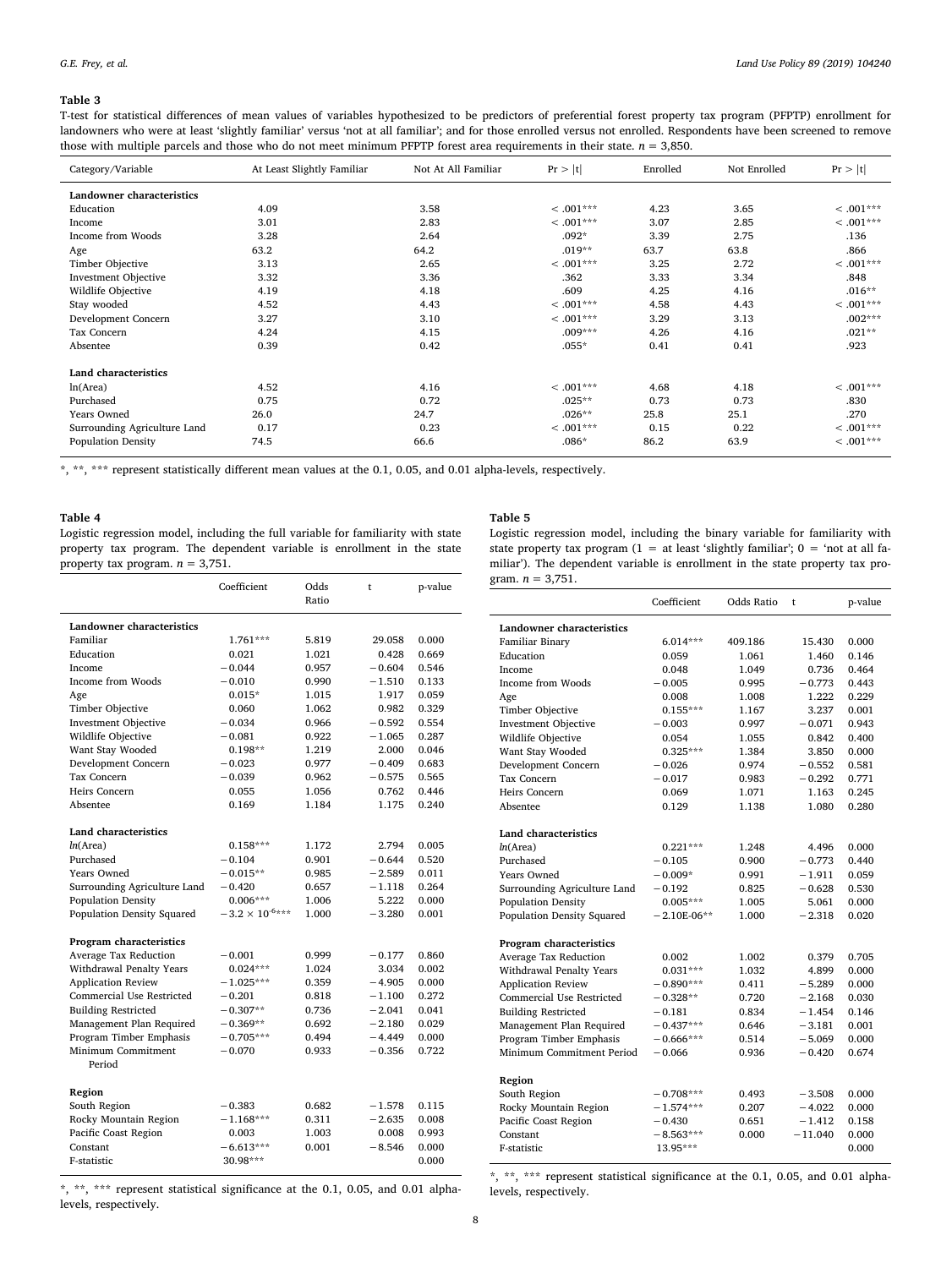application by a state natural resource agency, restrictions on buildings on the property, requiring a forest management plan, legal emphasis on commercial timber production all were associated with lower likelihood of enrollment. The characteristic with the largest magnitude effect on likelihood of enrollment was review of application. The odds of enrollment in a state with application review was about 36% the odds of enrolling in a state with no application review, all else equal. Similarly, the odds ratios for building restrictions and timber programmatic emphasis were 69% and 49%, respectively. By contrast, increasing penalty for withdrawal actually had the effect of increasing likelihood of enrollment, all else equal. Increasing the penalty by one year's worth of tax reduction has the effect of increasing the odds of enrollment by 3%.

Among regions, respondents in the Rocky Mountain Region had lower likelihood of enrolling in a state PFPTP than those in the North Region. The South and Pacific Coast Regions were not statistically different than the North Region.

The second model [\(Table 5](#page-7-2)) includes familiarity with the PFPTP as a binary variable, with not at all familiar coded as 0, and at least slightly familiar as 1. In this model the assumption would be that the transition from not at all to at least slightly familiar with the state's PFPTP represents some type of random, exogenous shock. While the coefficient on the familiarity binary variable is significant and its odds ratio extremely large (i.e., the odds of landowners with at least some familiarity enrolling is 536 times the odds of enrollment among landowners with no familiarity), some caution about inferring causality is due.

The coefficients for the other explanatory variables in [Table 5](#page-7-2) may be considered to be more likely to be biased than those from the model presented in [Table 4](#page-7-1) because of potential omitted variable bias; however, we present the full results for completeness. In general the results of the model with the binary familiarity variable [\(Table 5](#page-7-2)) were consistent with the model with the full familiarity variable [\(Table 4](#page-7-1)); however, a few different variables were statistically significant. The differences in the second model are principally the following: Among landowner characteristics, timber objective was correlated with higher likelihood of enrollment, while age was not correlated with enrollment. Among program characteristics, restrictions on commercial use was correlated with lower likelihood of enrollment, but restrictions on building were not correlated.

Among regions, respondents in the Rocky Mountain and South Regions had lower likelihood of enrolling in a state PFPTP than those in the North Region. The Pacific Coast Region was not statistically different than the North Region.

A robustness check was performed on the multiple imputations by estimating the logistic regression without multiple imputation and discarding respondents with missing data ([Tables A2 and A3](#page-11-0) [Appendix]). These models without imputation show relatively minor differences from [Tables 4 and 5](#page-7-1), and do not change the general conclusions. Of the statistically-significant variables, none changed sign in either model. In model with the full familiarity variable [\(Tables 4 and](#page-7-1) [A2](#page-7-1)), only one variable that was statistically significant in the model with imputations became insignificant (withdrawal penalty years) without imputations. In the model with the binary familiarity variable ([Tables 5 and A3\)](#page-7-2), two significant variables became insignificant (timber objective and commercial use restricted), and one insignificant became significant (building restricted).

## **5. Discussion and conclusions**

To our knowledge, this research is the first to model factors associated with enrollment in preferential forest property tax programs (PFPTPs) at the national level. Past research has been conducted at the state level, but with often inconsistent results ([Table 1](#page-2-0)). Our research broadens the understanding of these factors and, importantly, allows for comparisons of program characteristics across states, which had been relatively unexplored to date.

Past research in individual states has found some landowner characteristics to be statistically correlated with enrollment, even though consistent relationships across studies have been elusive ([Table 1\)](#page-2-0). We found few of the characteristics related to landowner demographics, objectives, and concerns were linked to likelihood of enrollment ([Tables](#page-7-1) [4 and 5](#page-7-1)), which was unexpected [\(Table 2](#page-4-0)). For example, we hypothesized that more concern about the levels of development or taxes in particular would be more common among those enrolled in a program designed to reduce development pressure and high taxes [\(Fortney et al.,](#page-12-14) [2011\)](#page-12-14), but apparently is not. Of these, concern about taxes is perhaps the most surprising. One explanation for this might be related to the opportunity cost associated with enrolling in a PFPTP. With the level of taxation derived from the land's market value, one would expect the forest land owned by those most concerned about property taxes to have high development value. For these landowners, enrolling in a PFPTP that requires the land to be kept in a forested condition means forgoing the opportunity to capture this development potential.

Further, investment and timber forest ownership objectives, which were hypothesized to be related to enrollment since those landowners presumably place value on monetary outcomes and would want to lower costs, were also insignificant. One possible explanation is that some states have programs that encourage enrollment of landowners with those characteristics, while other PFPTPs do not – such a situation could make the overall signal statistically insignificant. This, along with the fact that the desire for wooded land to stay wooded was positively correlated and that programs with a timber emphasis were negatively correlated with likelihood of enrollment, suggests that enrollees who are interested in non-financial amenities of forests may be more likely to enroll. FFOs tend to value and own their forest land for multiple reasons, with non-timber production reasons usually rating higher in importance than timber production goals ([Butler et al., 2016b](#page-12-9), [c](#page-12-0)). Thus, our findings suggest that PFPTPs which are designed to be more in alignment with FFO goals for amenity attributes and uses of their land might see greater enrollment. In addition, more information that illustrates how active timber management and production, which are common requirements of timber-focused PFPTPs, could be implemented to support amenity aspects of ownership (potentially including forest health) might also be a way to facilitate greater enrollment in PFPTPs.

If concern for forest land taxes truly has no association with PFPTP participation, then a reduction in taxes as an incentive to participate in a PFPTP may not be effective. Alternative incentive vehicles such as direct financial payment for participation, or free or cost shared services aimed at addressing FFO objectives such as wildlife habitat might be viewed more favorably.

On the other hand, some land characteristic variables seemingly linked to financial outcomes are linked to enrollment. Consistent with past empirical studies ([Kilgore et al., 2008b](#page-12-26); [Ma et al., 2012;](#page-12-21) [Wolde](#page-13-11) [et al., 2016](#page-13-11)), forested area was positively related to enrollment, even when controlling for level of familiarity with the program, which is consistent with past research ([Table 1\)](#page-2-0) and our hypothesis that a larger landholding will see a larger total financial benefit from enrollment and thus more likely to be enrolled. It could also be a function of larger ownerships having a greater propensity to undertake land management activities and participate in conservation and assistance programs in general ([Beach et al., 2005](#page-12-36)), and perhaps greater attention from forestry professionals and program managers.

A few variables that could be related to financial benefit of participation were significant predictors, including population density around the landholding and size of the landholding. Higher population density would increase the financial benefit of enrolling, but also the penalties for withdrawal; size of landholding would increase the absolute amount of the financial benefit of enrolling. Despite being consistently negatively correlated with enrollment in past state-level studies, acquisition of forest land through purchase was not statistically correlated with enrollment in our study.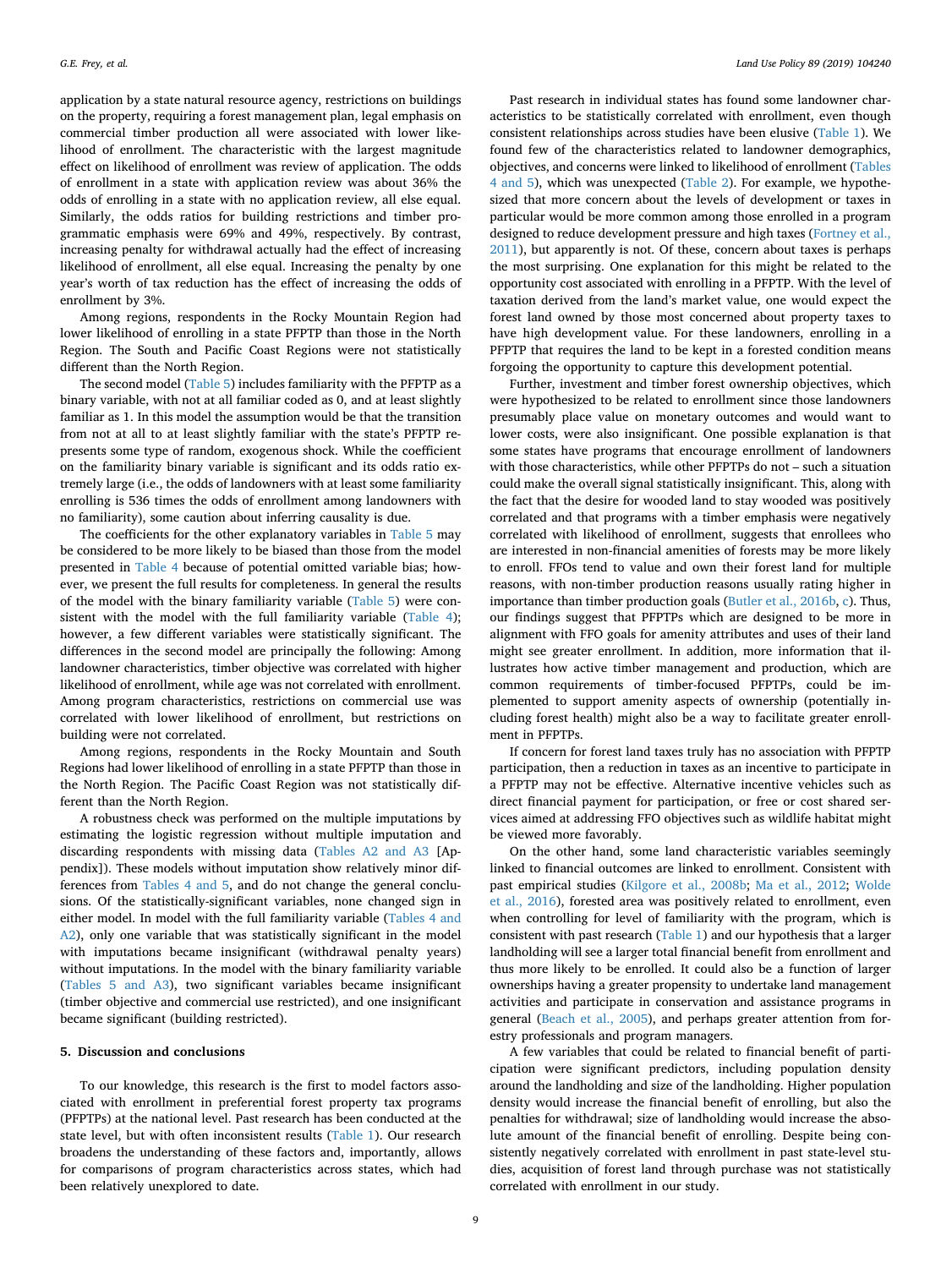Population density and its square term had the hypothesized effects on enrollment ([Table 2](#page-4-0); see also section on "Conflicting incentives for enrollment under development pressure") – density had a positive effect while the square term had a negative effect. This indicates a nonlinear response, with those landholdings surrounded by high and low population densities having the lowest likelihood of enrollment, while those in the middle with moderate population density the most likely to be enrolled. Conceptually, those owning forest land in areas with very low population densities have the least to gain from enrollment (since highest and best use values would be close to forest land values), and those whose land is in high population density areas have the most to lose from enrollment if they foresee development in the near future – thereby triggering penalties. Those owners of forest land in the middle may not see development as a likelihood in the near future, but still some reasonable financial benefit from enrolling. Past research has explored the effect of incentive values on FFO enrollment ([Table 1\)](#page-2-0), but never used a quadratic term to explore potential nonlinearity from conflicting financial incentives.

Among the PFPTP characteristics that we tested, the variable related to the average financial benefits of enrollment and costs (penalties) of withdrawal had unexpected findings. We expected that states with higher average tax reductions due to enrollment and lower penalties for withdrawal to have higher rates of enrollment overall [\(Table 2](#page-4-0)), but this was not the case. Average tax reduction was not linked to likelihood of enrollment, and withdrawal penalties were actually linked to higher likelihood of enrollment. It may be that any potential effects of average tax reduction are masked by the specific effects based on the value of individual properties. The counter-intuitive result that programs with larger penalties for withdrawal tend to be associated with greater likelihood of enrollment implies that some FFOs are actually attracted to programs that make it more difficult to change land uses in the future. This finding, coupled with the insignificance of the average program tax reduction and positive effect on enrollment of the desire for wooded land to stay wooded, may be an indication that some FFOs are using enrollment in PFPTPs as a means to help keep their forests as forests into the future rather than strictly as a way to lower tax rates. This finding is consistent with the idea that FFOs who value non-financial amenities and wish to protect forestland for the future are more likely to enroll. This is similar to findings by [Fortney et al. \(2011\)](#page-12-14) that West Virginia forest owners identified a longer commitment period as a favorable change to their state's Managed Timberland program, and [Miller et al. \(2014\)](#page-12-37) that FFOs wanted long-term restrictions on their land so that heirs or buyers would not develop the property in the future. Additional research that focuses on commitment periods and the associated financial costs of the withdrawal penalty for PFPTPs is needed to better understand how this may influence enrollment, as well as research on relationships between PFPTP participation and succession planning.

Variables related to the restrictiveness of the program (e.g., requirement of application review, building restrictions, forest management plan restrictions, timber emphasis) were negatively related to enrollment. For some FFOs, any reduction in management autonomy or flexibility of how their forestlands can be utilized may supersede the benefits of PFPTP participation. Moreover, previous research has found that some FFOs do not want the added oversight and/or administrative burden associated with enrolling in government-sponsored assistance programs ([Daniels](#page-12-22) [et al., 2010;](#page-12-22) [Leahy et al., 2008\)](#page-12-38). However, existence of a minimum commitment period was not linked to likelihood of enrollment.

Among regions, respondents in the Rocky Mountain and South Regions tended to be correlated with lower likelihood of enrollment across models, whereas Pacific Coast and North Regions had somewhat higher likelihood.

While this is the first national analysis of its type to model enrollment in PFPTPs, it does suffer from some inherent limitations. First, we did not have data on an individual landowner's financial benefit of PFPTP participation, so we had to utilize proxies including the average

statewide financial tax reduction per unit of land area, and the population density around the tract. Population density may undervalue the tax reduction awarded to highly-valued lands in low population areas. One potential example of a misevaluation is in agrarian regions, where farmable land values may be high but populations may be low. Second, the NWOS provided data per landowner and not per parcel, so landowners with multiple parcels posed a particular problem because we could not attribute parcel characteristics. Therefore, we had to limit the analysis to FFOs with a single parcel. Third, an exogenous instrumental variable to control for the endogeneity of the level of familiarity with the tax program eluded us. Indeed it is difficult to conceive of a consistent instrument that is correlated with the level of familiarity but not potentially correlated with enrollment in some other way. One option might be distance from the landowner's home to a cooperative extension office or extension workshop. Distance to access various amenities has been used as an instrument for use of those amenities in past work (e.g., [Card, 1993](#page-12-39); [Newhouse and McClellan, 1998\)](#page-12-40). Finally, state-specific effects not included in our model might affect enrollment. We partially controlled for this by including regional-level dummies, under the assumption that states within a region are more similar than they are to states in other regions with respect to the legal, policy, and cultural context, and other possible factors. If this assumption does not hold, or if states vary significantly within region, our model may not effectively control state-level effects.

Future research might use an experimental or quasi-experimental design to explore a causal relationship between level of familiarity with a landowner program and enrollment in that program. For example, in a hypothetical experiment, participants of a landowner extension program could be randomly subdivided into two groups. The treatment group is taught about the PFPTP as well as other forestry topics, and the control group is taught about the other forestry topics but not the PFPTP. After a given period of time, the groups are surveyed to see if the treatment group has increased enrollment in the PFPTP relative to the control. In a hypothetical quasi-experiment two neighboring counties might be otherwise similar, but have different levels of forestry extension/education.

Another valuable research question to explore in the future is the extent to which PFPTPs affect actual FFO behavior. Do those who enroll make the same forest management and land use decisions that they would have anyway, or are the programs effective at stemming land use change, fostering good management, or generating economic or environmental benefits? For example, do programs with an emphasis on timber production generate more or higher quality timber, or additional logging or milling jobs?

Overall, landowner characteristics, including their concerns and objectives, were less frequently correlated with likelihood of enrollment than land and PFPTP characteristics. Furthermore, objectives and concerns that are most related to financial outcomes were typically not correlated with likelihood of enrollment. We believe that the overall outcomes of the regression models are suggestive of the idea that landowners with non-financial amenity reasons for owning forestland are those who are the most inclined to enroll.

## **Disclaimer**

The findings and conclusions in this publication are those of the authors and should not be construed to represent any official USDA or U.S. Government determination or policy.

## **Acknowledgements**

We gratefully acknowledge Drs. Francisco Aguilar and Sayeed Mehmood who provided input on an early version of this manuscript.

This research was funded by joint venture agreement 15-JV-11330143-055 between the U.S. Department of Agriculture Forest Service, Southern Research Station and the University of Minnesota.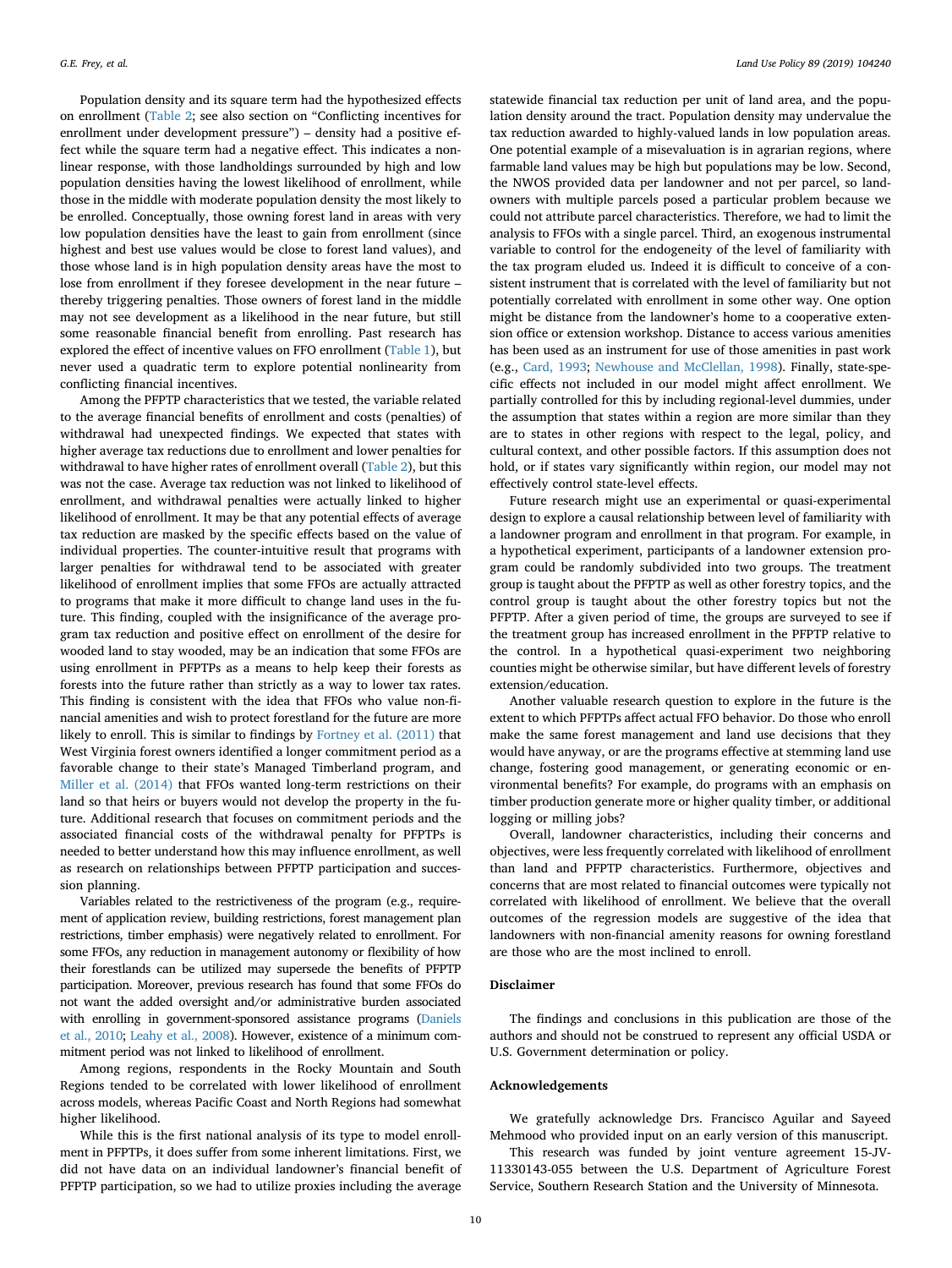## **Appendix A**

## <span id="page-10-0"></span>**Table A1**

Minimum and maximum area requirements for participation in preferential forest property tax programs (PFPTPs) by state, used to filter National Woodland Owner Survey (NWOS) responses. When states had multiple PFPTPs with different forest area requirements, the program with the highest enrollment in the state was used to set the data filter. Source: [Kilgore et al. \(2017\)](#page-12-32).

| State          | PFPTP Program Name                                                                        | Minimum Area Requirement<br>(Acres) | Maximum Area Requirement<br>(Acres) |
|----------------|-------------------------------------------------------------------------------------------|-------------------------------------|-------------------------------------|
| Alabama        | General Property Tax law                                                                  | 5                                   |                                     |
| Alaska         | General Revenue and Tax Laws (natural resource exemption)                                 |                                     |                                     |
| Arizona        | General State Property Tax law                                                            |                                     |                                     |
| Arkansas       | General Property Tax Law(Assessment of Timberland                                         |                                     |                                     |
| California     | California Timberland Productivity Act                                                    | $\overline{\phantom{0}}$            | 160                                 |
| Colorado       | General State Property Tax Law: Forest Land                                               | 40                                  |                                     |
| Connecticut    | Current Use Value Assessment (Public Act 490)                                             | 25                                  |                                     |
| Delaware       | Current Use Valuation and Commercial Forest Plantation Exemption                          | 10                                  |                                     |
| Florida        | Agricultural Lands (Greenbelt Program)                                                    |                                     |                                     |
| Georgia        | Conservation Use Valuation (CUVA)                                                         |                                     |                                     |
| Hawaii         | General State Property Law (Agricultural Districts, Conservation Districts) Native Forest | 10                                  |                                     |
|                | Dedication (County of Hawaii)                                                             |                                     |                                     |
| Idaho          | General Property Tax Law: Forest Land                                                     |                                     |                                     |
| Illinois       | Conservation Stewardship Act                                                              | 5                                   |                                     |
| Indiana        | Classified Forest and Wildlands Program                                                   | 10                                  |                                     |
| Iowa           | Forest and Fruit Tree Reservation Act                                                     | $\overline{\mathbf{2}}$             |                                     |
| Kansas         | Agricultural Property Tax Classification                                                  | -                                   |                                     |
| Kentucky       | General Property Tax Law: Timber                                                          | 10                                  |                                     |
| Louisiana      | General Property Tax Law: Timberland                                                      | 3                                   |                                     |
| Maine          | Tree Growth Tax Law                                                                       | 10                                  |                                     |
| Maryland       | Forest Conservation and Management Program                                                | 5                                   |                                     |
| Massachusetts  | Recreation Land Classification (61B)                                                      | 5                                   |                                     |
| Michigan       | Commercial Forest Program                                                                 | 40                                  | $\overline{\phantom{0}}$            |
| Minnesota      | Managed Forest Land (Class 2c)                                                            | 20                                  | 1920                                |
| Mississippi    | General Property Tax Law                                                                  |                                     |                                     |
| Missouri       | State Forestry Law (Forest Cropland)                                                      | 20                                  |                                     |
| Montana        | Forest Land Tax Act                                                                       | 15                                  |                                     |
| Nebraska       | General Property Tax Law: Agriculture and Horticulture Land (trees, timber)               | -                                   |                                     |
| Nevada         | General Property Tax Law: Agriculture and Open Space Program                              | 7                                   |                                     |
| New Hampshire  | Current Use Tax Law                                                                       | 10                                  |                                     |
| New Jersey     | Farmland Assessment Act                                                                   | 5                                   |                                     |
| New Mexico     |                                                                                           | $\mathbf{1}$                        |                                     |
|                | Agricultural Use Property Tax Law                                                         | 50                                  |                                     |
| New York       | Real Property Tax Law                                                                     | 20                                  |                                     |
| North Carolina | General Property Tax Law: Forest land                                                     |                                     |                                     |
| North Dakota   | Forest Stewardship Tax Program                                                            | 10                                  |                                     |
| Ohio           | Current Agricultural Use Value (CAUV)                                                     | 10<br>$\overline{\phantom{0}}$      |                                     |
| Oklahoma       | General Property Tax Law: Real Property (trees, timberland)                               | $\overline{2}$                      |                                     |
| Oregon         | Forestland Program                                                                        |                                     |                                     |
| Pennsylvania   | Farmland and Forest Land Assessment Act (Clean and Green Program)                         | 10                                  |                                     |
| Rhode Island   | Farm, Forest and Open Space Act                                                           | 10                                  |                                     |
| South Carolina | Agricultural Real Property (trees, forestry)                                              | 5                                   |                                     |
| South Dakota   | General Property Tax Law: Agricultural Land (timber, woodland)                            | 20                                  | 160                                 |
| Tennessee      | Forest land and Open Space                                                                | 15                                  | 1500                                |
| Texas          | Open Space Timberland                                                                     | $\overline{\phantom{0}}$            |                                     |
| Utah           | Farmland Assessment Act (Greenbelt Act)                                                   | 5                                   |                                     |
| Vermont        | Managed Forest Land Use Value Appraisal Program                                           | 25                                  |                                     |
| Virginia       | General Property Tax Law: Forest Real Estate                                              | 20                                  |                                     |
| Washington     | Classified Timber and Forest Lands (Designated Forestland)                                | 20                                  |                                     |
| West Virginia  | Timberland and Managed Timberland Program                                                 | 10                                  |                                     |
| Wisconsin      | Managed Forest Law                                                                        | 10                                  |                                     |
| Wyoming        | Agricultural Use-Rangeland (timber)                                                       |                                     |                                     |

— No known forest area requirement.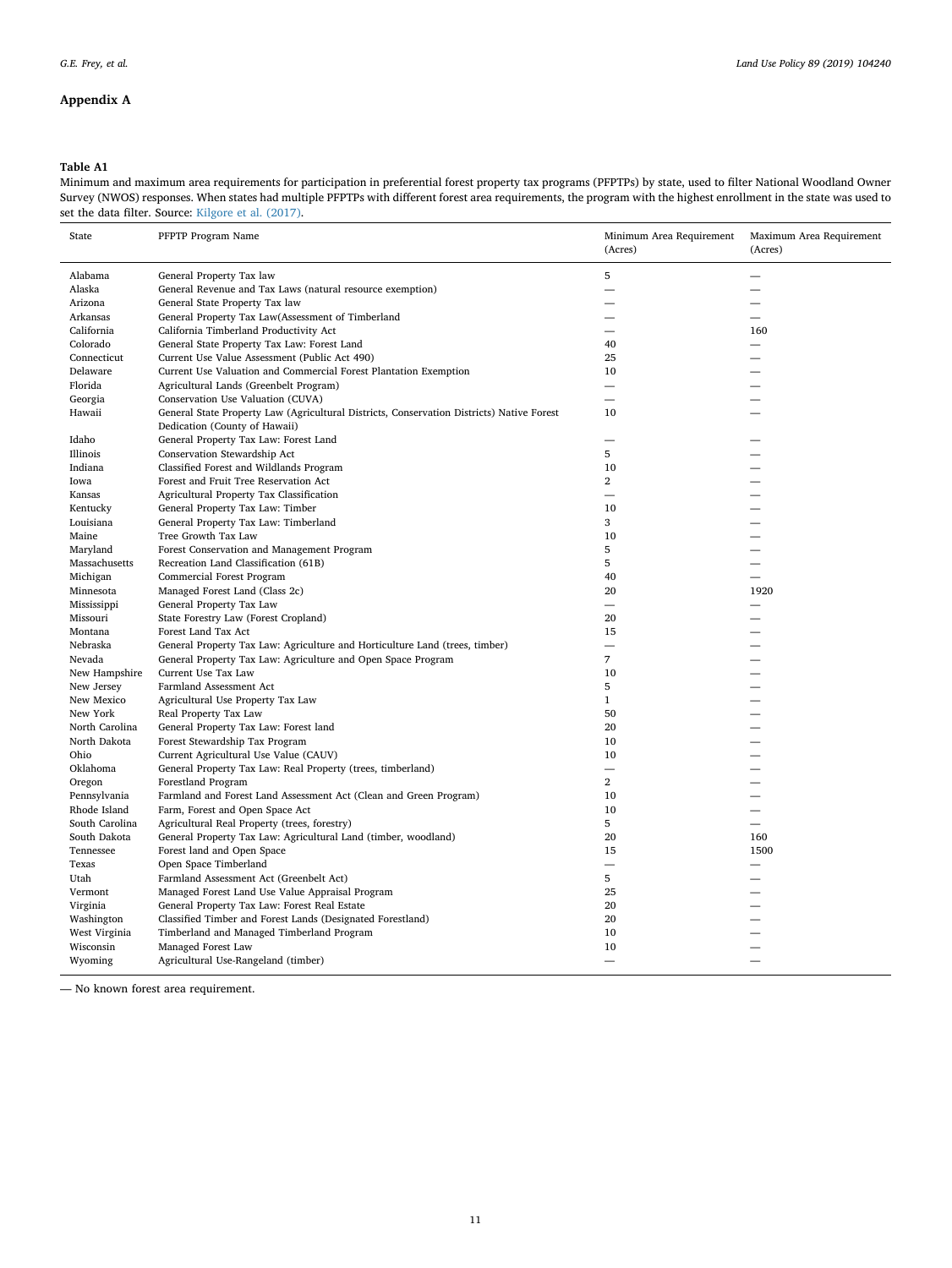## <span id="page-11-0"></span>**Table A2**

Logistic regression model, including the full variable for familiarity with state property tax program, with no imputations (cf. [Table 4\)](#page-7-1). The dependent variable is enrollment in the state property tax program.  $n = 1,905$ .

|                              | Coefficient   | Odds Ratio | t        | p-value |
|------------------------------|---------------|------------|----------|---------|
| Landowner characteristics    |               |            |          |         |
| Familiar                     | $1.891***$    | 6.624      | 20.161   | 0.000   |
| Education                    | 0.011         | 1.011      | 0.165    | 0.869   |
| Income                       | $-0.120$      | 0.887      | $-1.205$ | 0.228   |
| Income from Woods            | $-0.012$      | 0.988      | $-1.256$ | 0.209   |
| Age                          | $0.027***$    | 1.028      | 2.728    | 0.006   |
| Timber Objective             | $-0.054$      | 0.947      | $-0.667$ | 0.505   |
| <b>Investment Objective</b>  | $-0.020$      | 0.980      | $-0.258$ | 0.796   |
| Wildlife Objective           | $-0.016$      | 0.984      | $-0.153$ | 0.878   |
| Want Stay Wooded             | $0.312**$     | 1.367      | 2.180    | 0.029   |
| Development Concern          | $-0.117$      | 0.890      | $-1.462$ | 0.144   |
| Tax Concern                  | 0.020         | 1.020      | 0.201    | 0.841   |
| Heirs Concern                | $-0.076$      | 0.926      | $-0.772$ | 0.440   |
| Absentee                     | 0.416         | 1.517      | 2.063    | 0.039   |
| Land characteristics         |               |            |          |         |
| ln(Area)                     | $0.194**$     | 1.215      | 2.290    | 0.022   |
| Purchased                    | $-0.268$      | 0.765      | $-1.160$ | 0.246   |
| Years Owned                  | $-0.021***$   | 0.979      | $-2.715$ | 0.007   |
| Surrounding Agriculture Land | 0.225         | 1.252      | 0.430    | 0.667   |
| Population Density           | $0.006***$    | 1.006      | 3.791    | 0.000   |
| Population Density Squared   | $-3.39E-06**$ | 1.000      | $-2.307$ | 0.021   |
| Program characteristics      |               |            |          |         |
| Average Tax Reduction        | 0.004         | 1.004      | 0.400    | 0.689   |
| Withdrawal Penalty Years     | 0.011         | 1.011      | 0.940    | 0.347   |
| <b>Application Review</b>    | $-1.417***$   | 0.242      | $-4.849$ | 0.000   |
| Commercial Use Restricted    | $-0.065$      | 0.937      | $-0.251$ | 0.801   |
| <b>Building Restricted</b>   | $-0.401*$     | 0.670      | $-1.894$ | 0.058   |
| Management Plan Required     | $-0.499**$    | 0.607      | $-2.065$ | 0.039   |
| Program Timber Emphasis      | $-0.726***$   | 0.484      | $-3.230$ | 0.001   |
| Minimum Commitment Period    | $-0.020$      | 0.980      | $-0.074$ | 0.941   |
| Region                       |               |            |          |         |
| South Region                 | $-0.538$      | 0.584      | $-1.652$ | 0.099   |
| Rocky Mountain Region        | $-1.227*$     | 0.293      | $-1.950$ | 0.051   |
| Pacific Coast Region         | $-0.102$      | 0.903      | $-0.218$ | 0.828   |
| Constant                     | $-7.130***$   | 0.001      | $-6.514$ | 0.000   |
| F-statistic                  |               |            |          |         |

\*, \*\*, \*\*\* represent statistical significance at the 0.1, 0.05, and 0.01 alpha-levels, respectively.

## **Table A3**

Logistic regression model, including the binary variable for familiarity with state property tax program  $(1 = at least 'slightly familiar'; 0 = 'not at all familiar'), with$ no imputations (cf. [Table 5](#page-7-2)). The dependent variable is enrollment in the state property tax program.  $n = 1,905$ .

|                              | Coefficient  | Odds Ratio | t        | p-value |
|------------------------------|--------------|------------|----------|---------|
| Landowner characteristics    |              |            |          |         |
| Familiar Binary              | $6.216***$   | 500.605    | 10.446   | 0.000   |
| Education                    | 0.074        | 1.077      | 1.423    | 0.155   |
| Income                       | 0.013        | 1.013      | 0.160    | 0.873   |
| Income from Woods            | $-0.002$     | 0.998      | $-0.307$ | 0.759   |
| Age                          | 0.010        | 1.010      | 1.267    | 0.205   |
| Timber Objective             | 0.101        | 1.106      | 1.576    | 0.115   |
| <b>Investment Objective</b>  | 0.023        | 1.023      | 0.372    | 0.710   |
| Wildlife Objective           | 0.117        | 1.124      | 1.370    | 0.171   |
| Want Stay Wooded             | $0.533***$   | 1.704      | 4.398    | 0.000   |
| Development Concern          | $-0.104$     | 0.901      | $-1.598$ | 0.110   |
| Tax Concern                  | 0.020        | 1.020      | 0.250    | 0.802   |
| Heirs Concern                | $-0.007$     | 0.993      | $-0.088$ | 0.930   |
| Absentee                     | 0.211        | 1.235      | 1.284    | 0.199   |
| Land characteristics         |              |            |          |         |
| ln(Area)                     | $0.252***$   | 1.287      | 3.602    | 0.000   |
| Purchased                    | $-0.100$     | 0.904      | $-0.531$ | 0.596   |
| Years Owned                  | $-0.011*$    | 0.989      | $-1.791$ | 0.073   |
| Surrounding Agriculture Land | 0.079        | 1.083      | 0.187    | 0.852   |
| <b>Population Density</b>    | $0.006***$   | 1.006      | 4.054    | 0.000   |
| Population Density Squared   | $-2.39E-06*$ | 1.000      | $-1.867$ | 0.062   |

(*continued on next page*)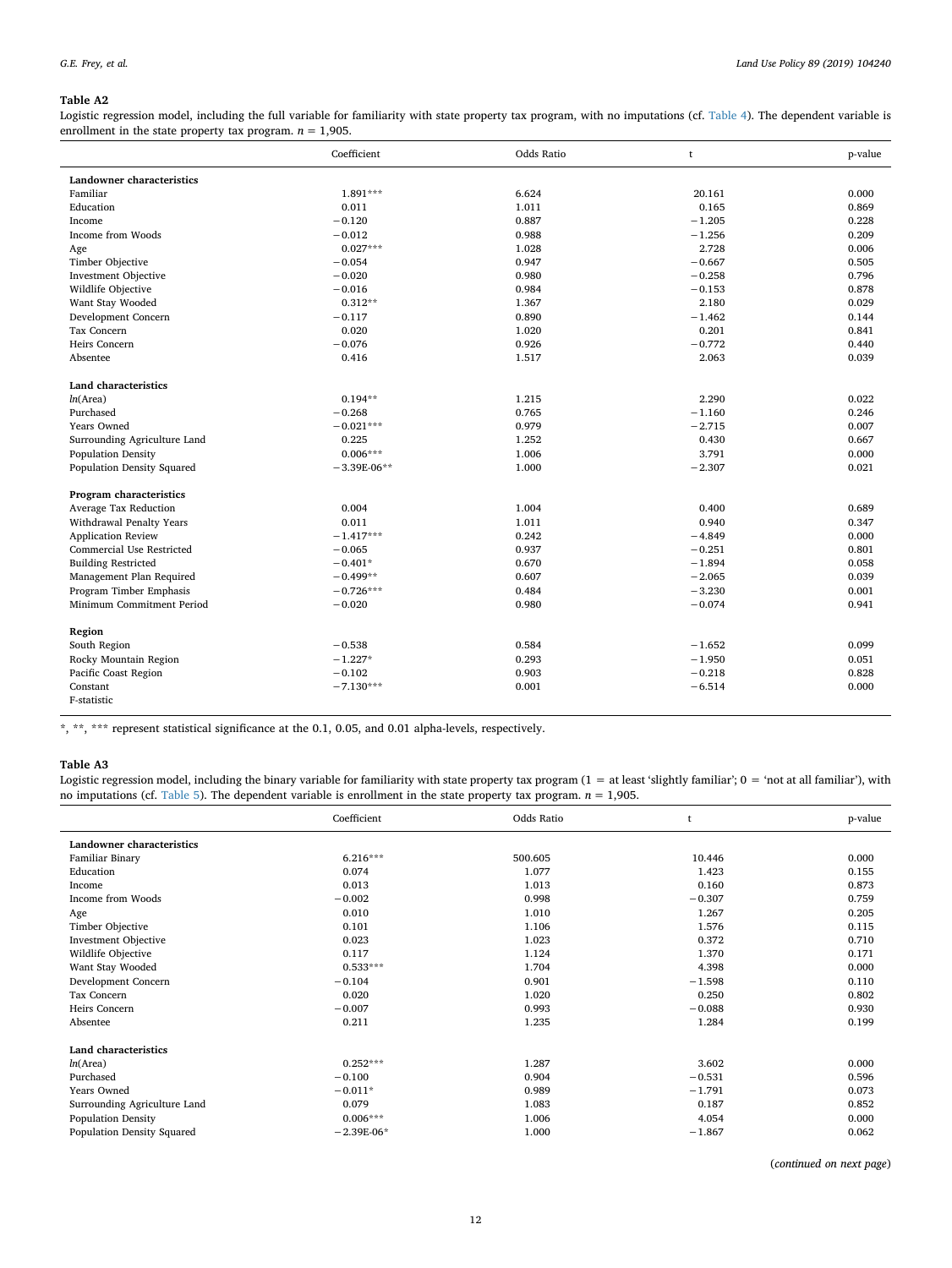#### **Table A3** (*continued*)

|                            | Coefficient | Odds Ratio |          | p-value |
|----------------------------|-------------|------------|----------|---------|
| Program characteristics    |             |            |          |         |
| Average Tax Reduction      | 0.009       | 1.009      | 0.978    | 0.328   |
| Withdrawal Penalty Years   | $0.031***$  | 1.032      | 3.388    | 0.001   |
| <b>Application Review</b>  | $-1.380***$ | 0.252      | $-5.783$ | 0.000   |
| Commercial Use Restricted  | $-0.043$    | 0.958      | $-0.194$ | 0.846   |
| <b>Building Restricted</b> | $-0.315*$   | 0.730      | $-1.773$ | 0.076   |
| Management Plan Required   | $-0.592***$ | 0.553      | $-2.961$ | 0.003   |
| Program Timber Emphasis    | $-0.874***$ | 0.417      | $-4.717$ | 0.000   |
| Minimum Commitment Period  | $-0.086$    | 0.917      | $-0.413$ | 0.680   |
| Region                     |             |            |          |         |
| South Region               | $-0.895***$ | 0.409      | $-3.240$ | 0.001   |
| Rocky Mountain Region      | $-1.761***$ | 0.172      | $-2.959$ | 0.003   |
| Pacific Coast Region       | $-0.270$    | 0.763      | $-0.694$ | 0.488   |
| Constant                   | $-9.448***$ | 0.000      | $-8.654$ | 0.000   |
| F-statistic                |             |            |          |         |

\*, \*\*, \*\*\* represent statistical significance at the 0.1, 0.05, and 0.01 alpha-levels, respectively.

#### **References**

- <span id="page-12-16"></span>[Amacher, G.S., 1997. The design of forest taxation: a synthesis with new directions. Silva](http://refhub.elsevier.com/S0264-8377(18)31936-7/sbref0005) [Fenn. 31, 101–119](http://refhub.elsevier.com/S0264-8377(18)31936-7/sbref0005).
- <span id="page-12-27"></span>[Anderson, J.A., Blahna, D.J., Chavez, D.J., 2000. Fern gathering on the San Bernardino](http://refhub.elsevier.com/S0264-8377(18)31936-7/sbref0010) [National Forest: cultural versus commercial values among Korean and Japanese](http://refhub.elsevier.com/S0264-8377(18)31936-7/sbref0010) [participants. Soc. Nat. Resour. 13, 747–762.](http://refhub.elsevier.com/S0264-8377(18)31936-7/sbref0010)
- <span id="page-12-24"></span>[Bagdon, B.A., Kilgore, M.A., 2013. Observing forest property tax enrollment preferences](http://refhub.elsevier.com/S0264-8377(18)31936-7/sbref0015) [in light of a multiyear restriction on development. North. J. Appl. For. 30, 58–66.](http://refhub.elsevier.com/S0264-8377(18)31936-7/sbref0015)
- <span id="page-12-36"></span>[Beach, R.H., Pattanayak, S.K., Yang, J.-C., Murray, B.C., Abt, R.C., 2005. Econometric](http://refhub.elsevier.com/S0264-8377(18)31936-7/sbref0020) [studies of non-industrial private forest management: a review and synthesis. For.](http://refhub.elsevier.com/S0264-8377(18)31936-7/sbref0020) [Policy Econ. 7, 261–281.](http://refhub.elsevier.com/S0264-8377(18)31936-7/sbref0020)
- <span id="page-12-12"></span>[Brockett, C.D., Gebhard, L., 1999. NIPF tax incentives: do they make a difference? J. For.](http://refhub.elsevier.com/S0264-8377(18)31936-7/sbref0025) [97, 16–21](http://refhub.elsevier.com/S0264-8377(18)31936-7/sbref0025).
- <span id="page-12-7"></span>[Butler, B.J., Catanzaro, P.F., Greene, J.L., Hewes, J.H., Kilgore, M.A., Kittredge, D.B., Ma,](http://refhub.elsevier.com/S0264-8377(18)31936-7/sbref0030) [Z., Tyrrell, M.L., 2012. Taxing family forest owners: implications of federal and state](http://refhub.elsevier.com/S0264-8377(18)31936-7/sbref0030) [policies in the United States. J. For. 110, 371–380](http://refhub.elsevier.com/S0264-8377(18)31936-7/sbref0030).
- <span id="page-12-10"></span>[Butler, B.J., Dickinson, B.J., Hewes, J.H., Butler, S.M., Andrejczyk, K., Markowski-](http://refhub.elsevier.com/S0264-8377(18)31936-7/sbref0035)[Lindsay, M., 2016a. USDA Forest Service National Woodland Owner Survey, 2011-](http://refhub.elsevier.com/S0264-8377(18)31936-7/sbref0035) [2013: Design, Implementation, and Estimation Methods. USDA Forest Service,](http://refhub.elsevier.com/S0264-8377(18)31936-7/sbref0035) [Northern Research Station, Newtown Square, PA, pp. 43.](http://refhub.elsevier.com/S0264-8377(18)31936-7/sbref0035)
- <span id="page-12-9"></span>[Butler, B.J., Hewes, J.H., Dickinson, B.J., Andrejczyk, K., Butler, S.M., Markowski-](http://refhub.elsevier.com/S0264-8377(18)31936-7/sbref0040)[Lindsay, M., 2016b. Family forest ownerships of the United States, 2013: findings](http://refhub.elsevier.com/S0264-8377(18)31936-7/sbref0040) [from the USDA forest service's national woodland owner survey. J. For. 114,](http://refhub.elsevier.com/S0264-8377(18)31936-7/sbref0040) [638–647](http://refhub.elsevier.com/S0264-8377(18)31936-7/sbref0040).
- <span id="page-12-0"></span>[Butler, B.J., Hewes, J.H., Dickinson, B.J., Andrejczyk, K., Butler, S.M., Markowski-](http://refhub.elsevier.com/S0264-8377(18)31936-7/sbref0045)[Lindsay, M., 2016c. USDA Forest Service National Woodland Owner Survey:](http://refhub.elsevier.com/S0264-8377(18)31936-7/sbref0045) [National, Regional, and State Statistics for Family Forest and Woodland Ownerships](http://refhub.elsevier.com/S0264-8377(18)31936-7/sbref0045) [With 10+ Acres, 2011–2013, Res. Bull. NRS-99. US Department of Agriculture,](http://refhub.elsevier.com/S0264-8377(18)31936-7/sbref0045) [Forest Service, Northern Research Station, Newtown Square, PA, pp. 1–39](http://refhub.elsevier.com/S0264-8377(18)31936-7/sbref0045).
- <span id="page-12-39"></span>[Card, D., 1993. Using Geographic Variation in College Proximity to Estimate the Return to](http://refhub.elsevier.com/S0264-8377(18)31936-7/sbref0050) [Schooling. National Bureau of Economic Research, Cambridge, MA, pp. 29.](http://refhub.elsevier.com/S0264-8377(18)31936-7/sbref0050)
- <span id="page-12-35"></span>[Cox, D.R., Snell, E.J., 1989. Analysis of Binary Data, 2nd ed. Chapman & Hall/CRC, Boca](http://refhub.elsevier.com/S0264-8377(18)31936-7/sbref0055) [Raton, FL.](http://refhub.elsevier.com/S0264-8377(18)31936-7/sbref0055)
- <span id="page-12-5"></span>[Cushing, T.L., Newman, D., 2018. Analysis of relative tax burden on nonindustrial private](http://refhub.elsevier.com/S0264-8377(18)31936-7/sbref0060) [forest landowners in the Southeastern United States. J. For. 116, 228–235.](http://refhub.elsevier.com/S0264-8377(18)31936-7/sbref0060)
- <span id="page-12-22"></span>[Daniels, S.E., Kilgore, M.A., Jacobson, M.G., Greene, J.L., Straka, T.J., 2010. Examining](http://refhub.elsevier.com/S0264-8377(18)31936-7/sbref0065) [the compatibility between forestry incentive programs in the US and the practice of](http://refhub.elsevier.com/S0264-8377(18)31936-7/sbref0065) [sustainable forest management. Forests 1, 49–64](http://refhub.elsevier.com/S0264-8377(18)31936-7/sbref0065).
- <span id="page-12-13"></span>[Dennis, D.F., Sendak, P.E., 1992. An empirical study of enrollment in Vermont's Use](http://refhub.elsevier.com/S0264-8377(18)31936-7/sbref0070) [Value Appraisal property tax program. Can. J. For. Res. 22, 1209–1214.](http://refhub.elsevier.com/S0264-8377(18)31936-7/sbref0070)
- <span id="page-12-23"></span>[Erickson, D.L., Ryan, R.L., De Young, R., 2002. Woodlots in the rural landscape: land](http://refhub.elsevier.com/S0264-8377(18)31936-7/sbref0075)[owner motivations and management attitudes in a Michigan \(USA\) case study.](http://refhub.elsevier.com/S0264-8377(18)31936-7/sbref0075) [Landsc. Urban Plan. 58, 101–112.](http://refhub.elsevier.com/S0264-8377(18)31936-7/sbref0075)
- <span id="page-12-14"></span>[Fortney, J., Arano, K.G., Jacobson, M., 2011. An evaluation of West Virginia's managed](http://refhub.elsevier.com/S0264-8377(18)31936-7/sbref0080) [timberland tax incentive program. For. Policy Econ. 13, 69–78.](http://refhub.elsevier.com/S0264-8377(18)31936-7/sbref0080)
- <span id="page-12-6"></span>[Greene, J.L., 1995. State Tax Systems and their Effects on Nonindustrial Private Forest](http://refhub.elsevier.com/S0264-8377(18)31936-7/sbref0085) [Owners. Society of American Foresters National Convention](http://refhub.elsevier.com/S0264-8377(18)31936-7/sbref0085).
- <span id="page-12-18"></span>[Greene, J.L., Straka, T.J., Dee, R.J., 2004. Nonindustrial private forest owner use of](http://refhub.elsevier.com/S0264-8377(18)31936-7/sbref0090) [federal income tax provisions. For. Prod. J. 54, 59](http://refhub.elsevier.com/S0264-8377(18)31936-7/sbref0090).
- <span id="page-12-8"></span>[Gruver, J.B., Metcalf, A.L., Muth, A.B., Finley, J.C., Luloff, A., 2017. Making decisions](http://refhub.elsevier.com/S0264-8377(18)31936-7/sbref0095) [about forestland succession: perspectives from Pennsylvania's private forest land](http://refhub.elsevier.com/S0264-8377(18)31936-7/sbref0095)[owners. Soc. Nat. Resour. 30, 47–62](http://refhub.elsevier.com/S0264-8377(18)31936-7/sbref0095).
- <span id="page-12-31"></span>[Heimlich, R.E., Anderson, W.D., 2001. Development at the Urban Fringe and Beyond:](http://refhub.elsevier.com/S0264-8377(18)31936-7/sbref0100) [Impacts on Agriculture and Rural Land. U.S. Department of Agriculture, Economic](http://refhub.elsevier.com/S0264-8377(18)31936-7/sbref0100) [Research Service, Washington, DC, pp. 80](http://refhub.elsevier.com/S0264-8377(18)31936-7/sbref0100).
- <span id="page-12-30"></span>[Homer, C., Dewitz, J., Yang, L., Jin, S., Danielson, P., Xian, G., Coulston, J., Herold, N.,](http://refhub.elsevier.com/S0264-8377(18)31936-7/sbref0105) [Wickham, J., Megown, K., 2015. Completion of the 2011 National Land Cover](http://refhub.elsevier.com/S0264-8377(18)31936-7/sbref0105) [Database for the conterminous United States–representing a decade of land cover](http://refhub.elsevier.com/S0264-8377(18)31936-7/sbref0105) [change information. Photogramm. Eng. Remote Sens. 81, 345–354.](http://refhub.elsevier.com/S0264-8377(18)31936-7/sbref0105)
- <span id="page-12-15"></span>[Kauneckis, D., York, A.M., 2009. An empirical evaluation of private landowner partici](http://refhub.elsevier.com/S0264-8377(18)31936-7/sbref0110)[pation in voluntary forest conservation programs. Environ. Manage. 44, 468–484](http://refhub.elsevier.com/S0264-8377(18)31936-7/sbref0110).
- <span id="page-12-28"></span>[Kilgore, M.A., 2014. Do high property taxes influence family forest land tenure decisions?](http://refhub.elsevier.com/S0264-8377(18)31936-7/sbref0115) [J. For. Econ. 20, 161–173](http://refhub.elsevier.com/S0264-8377(18)31936-7/sbref0115).
- <span id="page-12-17"></span>[Kilgore, M.A., Blinn, C.R., 2004. Policy tools to encourage the application of sustainable](http://refhub.elsevier.com/S0264-8377(18)31936-7/sbref0120) [timber harvesting practices in the United States and Canada. For. Policy Econ. 6,](http://refhub.elsevier.com/S0264-8377(18)31936-7/sbref0120) [111–127](http://refhub.elsevier.com/S0264-8377(18)31936-7/sbref0120).
- <span id="page-12-32"></span>[Kilgore, M.A., Ellefson, P.V., Funk, T.J., Frey, G.E., 2017. State Property Tax Incentives](http://refhub.elsevier.com/S0264-8377(18)31936-7/sbref0125) [for Promoting Ecosystem Goods and Services from Private Forest Land in the United](http://refhub.elsevier.com/S0264-8377(18)31936-7/sbref0125) [States: a Review and Analysis. e-Gen. Tech. Rep. SRS–228. US Department of](http://refhub.elsevier.com/S0264-8377(18)31936-7/sbref0125) [Agriculture Forest Service, Southern Research Station, Asheville, NC, pp. 1–174 228.](http://refhub.elsevier.com/S0264-8377(18)31936-7/sbref0125)
- <span id="page-12-3"></span>[Kilgore, M.A., Ellefson, P.V., Funk, T.J., Frey, G.E., 2018a. Private forest owners and](http://refhub.elsevier.com/S0264-8377(18)31936-7/sbref0130) [property tax incentive programs in the United States: a national review and analysis](http://refhub.elsevier.com/S0264-8377(18)31936-7/sbref0130) [of ecosystem services promoted, landowner participation, forestland area enrolled,](http://refhub.elsevier.com/S0264-8377(18)31936-7/sbref0130) [and magnitude of tax benefits provided. For. Policy Econ. 97, 33–40](http://refhub.elsevier.com/S0264-8377(18)31936-7/sbref0130).
- <span id="page-12-4"></span>[Kilgore, M.A., Ellefson, P.V., Funk, T.J., Frey, G.E., 2018b. State property tax programs](http://refhub.elsevier.com/S0264-8377(18)31936-7/sbref0135) [promoting sustainable forests in the United States: a review of program structure and](http://refhub.elsevier.com/S0264-8377(18)31936-7/sbref0135) [administration. J. For. 116, 257–265.](http://refhub.elsevier.com/S0264-8377(18)31936-7/sbref0135)
- <span id="page-12-19"></span>[Kilgore, M.A., Greene, J.L., Jacobson, M.G., Straka, T.J., Daniels, S.E., 2007. The influ](http://refhub.elsevier.com/S0264-8377(18)31936-7/sbref0140)[ence of financial incentive programs in promoting sustainable forestry on the nation's](http://refhub.elsevier.com/S0264-8377(18)31936-7/sbref0140) [family forests. J. For. 105, 184–191.](http://refhub.elsevier.com/S0264-8377(18)31936-7/sbref0140)
- <span id="page-12-20"></span>[Kilgore, M.A., Snyder, S., Taff, S., Schertz, J., 2008a. Family forest stewardship: do](http://refhub.elsevier.com/S0264-8377(18)31936-7/sbref0145) [owners need a financial incentive? J. For. 106, 357–362](http://refhub.elsevier.com/S0264-8377(18)31936-7/sbref0145).
- <span id="page-12-33"></span>[Kilgore, M.A., Snyder, S.A., Eryilmaz, D., Markowski-Lindsay, M.A., Butler, B.J.,](http://refhub.elsevier.com/S0264-8377(18)31936-7/sbref0150) [Kittredge, D.B., Catanzaro, P.F., Hewes, J.H., Andrejczyk, K., 2015. Assessing the](http://refhub.elsevier.com/S0264-8377(18)31936-7/sbref0150) [relationship between different forms of landowner assistance and family forest owner](http://refhub.elsevier.com/S0264-8377(18)31936-7/sbref0150) [behaviors and intentions. J. For. 113, 12–19](http://refhub.elsevier.com/S0264-8377(18)31936-7/sbref0150).
- <span id="page-12-26"></span>[Kilgore, M.A., Snyder, S.A., Schertz, J., Taff, S.J., 2008b. What does it take to get family](http://refhub.elsevier.com/S0264-8377(18)31936-7/sbref0155) [forest owners to enroll in a forest stewardship-type program? For. Policy Econ. 10,](http://refhub.elsevier.com/S0264-8377(18)31936-7/sbref0155) [507–514](http://refhub.elsevier.com/S0264-8377(18)31936-7/sbref0155).
- <span id="page-12-11"></span>[Koontz, T.M., 2001. Money talks? But to whom? Financial versus nonmonetary motiva](http://refhub.elsevier.com/S0264-8377(18)31936-7/sbref0160)[tions in land use decisions. Soc. Nat. Resour. 14, 51–65](http://refhub.elsevier.com/S0264-8377(18)31936-7/sbref0160).
- <span id="page-12-38"></span>[Leahy, J.E., Kilgore, M.A., Hibbard, C.M., Donnay, J.S., 2008. Family forest landowners'](http://refhub.elsevier.com/S0264-8377(18)31936-7/sbref0165) [interest in and perceptions of forest certification: focus group findings from](http://refhub.elsevier.com/S0264-8377(18)31936-7/sbref0165) [Minnesota. North. J. Appl. For. 25, 73–81](http://refhub.elsevier.com/S0264-8377(18)31936-7/sbref0165).
- <span id="page-12-34"></span>[Li, K.H., 1988. Imputation using Markov chains. J. Stat. Comput. Simul. 30, 57–79](http://refhub.elsevier.com/S0264-8377(18)31936-7/sbref0170).
- <span id="page-12-25"></span>[Ma, Z., Butler, B.J., Catanzaro, P.F., Greene, J.L., Hewes, J.H., Kilgore, M.A., Kittredge,](http://refhub.elsevier.com/S0264-8377(18)31936-7/sbref0175) [D.B., Tyrrell, M., 2014. The effectiveness of state preferential property tax programs](http://refhub.elsevier.com/S0264-8377(18)31936-7/sbref0175) [in conserving forests: comparisons, measurements, and challenges. Land Use Policy](http://refhub.elsevier.com/S0264-8377(18)31936-7/sbref0175) [36, 492–499](http://refhub.elsevier.com/S0264-8377(18)31936-7/sbref0175).
- <span id="page-12-21"></span>[Ma, Z., Butler, B.J., Kittredge, D.B., Catanzaro, P., 2012. Factors associated with land](http://refhub.elsevier.com/S0264-8377(18)31936-7/sbref0180)[owner involvement in forest conservation programs in the US: implications for policy](http://refhub.elsevier.com/S0264-8377(18)31936-7/sbref0180) [design and outreach. Land Use Policy 29, 53–61](http://refhub.elsevier.com/S0264-8377(18)31936-7/sbref0180).
- <span id="page-12-29"></span>[Mehmood, S.R., Zhang, D., 2005. Determinants of forest landowner participation in the](http://refhub.elsevier.com/S0264-8377(18)31936-7/sbref0185) [Endangered Species Act Safe Harbor program. Hum. Dimens. Wildl. 10, 249–257.](http://refhub.elsevier.com/S0264-8377(18)31936-7/sbref0185)
- <span id="page-12-2"></span>[Millenium Ecosystem Assessment, 2005. Ecosystems and Human Well-being: Synthesis.](http://refhub.elsevier.com/S0264-8377(18)31936-7/sbref0190) [Island Press, Washington DC](http://refhub.elsevier.com/S0264-8377(18)31936-7/sbref0190).
- <span id="page-12-37"></span>[Miller, K.A., Snyder, S.A., Kilgore, M.A., Davenport, M.A., 2014. Family forest land](http://refhub.elsevier.com/S0264-8377(18)31936-7/sbref0195)[owners' interest in forest carbon offset programs: focus group findings from the Lake](http://refhub.elsevier.com/S0264-8377(18)31936-7/sbref0195) [States, USA. Environ. Manag. 54, 1399–1411](http://refhub.elsevier.com/S0264-8377(18)31936-7/sbref0195).
- <span id="page-12-40"></span>[Newhouse, J.P., McClellan, M., 1998. Econometrics in outcomes research: the use of in](http://refhub.elsevier.com/S0264-8377(18)31936-7/sbref0200)[strumental variables. Annu. Rev. Public Health 19, 17–34](http://refhub.elsevier.com/S0264-8377(18)31936-7/sbref0200).
- <span id="page-12-1"></span>[Oswalt, S.N., Miles, P.D., Pugh, S.A., Smith, W.B., 2018. Forest Resources of the United](http://refhub.elsevier.com/S0264-8377(18)31936-7/sbref0205)